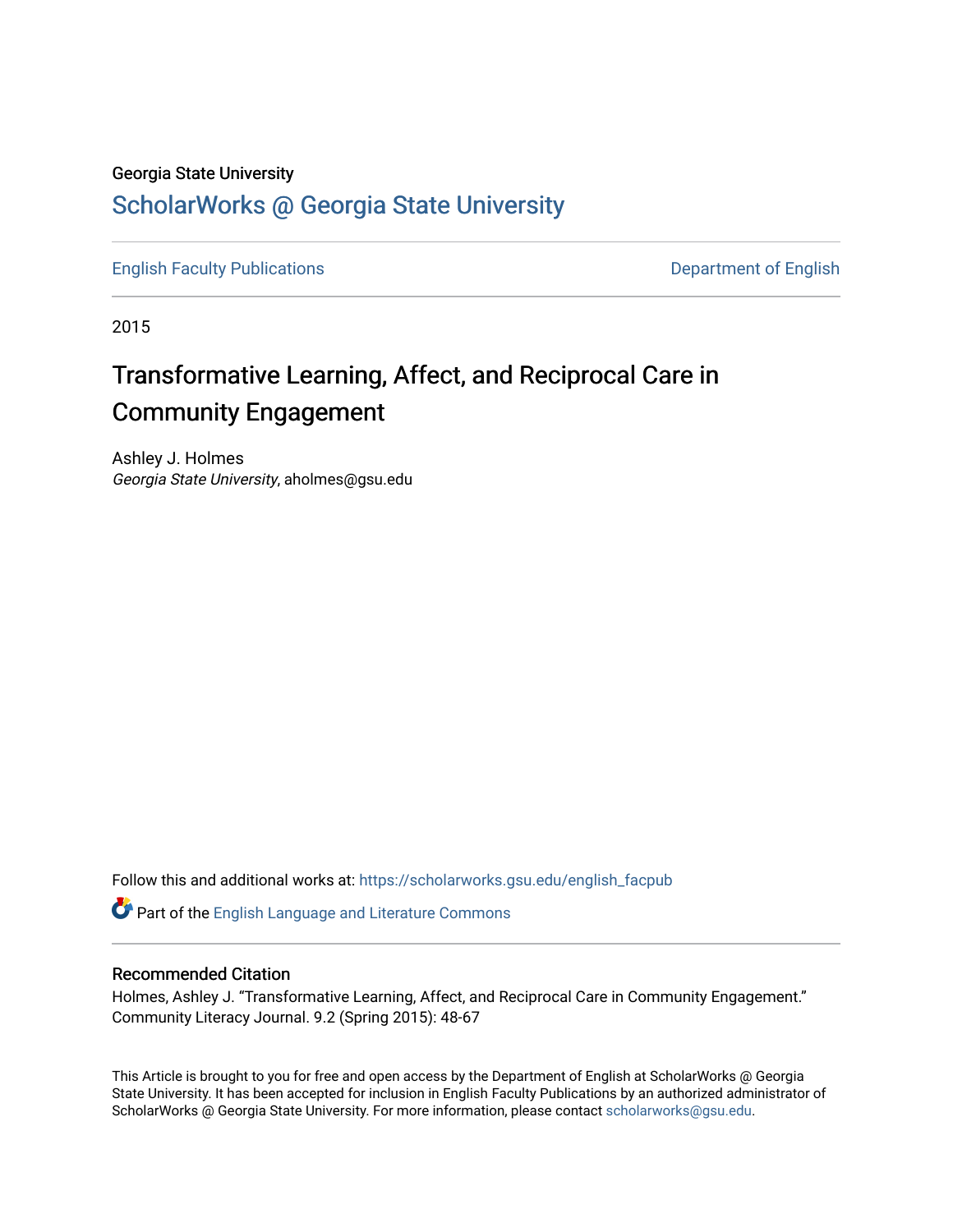# **Transformative Learning, Affect, and Reciprocal Care in Community Engagement**

# *Ashley J. Holmes*

Drawing on interviews with writing teachers, this article highlights some of the affective responses that may arise for students, community partners, and teachers when we situate our pedagogies in public sites beyond the classroom. I analyze a teacher-narrated moment of student distress to demonstrate how theories of transformative learning might help us productively theorize affect in service-learning and community-based education. To conclude, I offer a reciprocal model of care that employs tenets of feminist pedagogy, such as transparency and decentering of authority, and that acknowledges the valid emotions students, teachers, and community members may experience. I call for community literacy practitioners to see the power of all participants to both give and receive care in transformative education.

Keywords: tranformative learning; community engagement; care; reciprocity; service learning; feminist pedagogy

## Introduction

Service learning and community engagement have gained prominence as pedagogical approaches that can lead to deeply impactful, even transformative, learning experiences for students. However, when we open our pedagogies to a more expansive public through community engagement, any safety that a classroom could provide may be entirely absent. Partnering with the local community can be risky, disorienting, and emotionally demanding for students and teachers. Yet these risks also offer the potential for rewards, and many advocates of community engagement value these pedagogies precisely because of the personal growth and profound learning students may experience. Those of us who incorporate service and community-based learning into our courses often hope to expose students to diverse populations, prompt them to confront "real world" problems in their community, and offer a reflective classroom space for students to work through the dissonance that may accompany these experiences.<sup>1</sup> However, more recently, I have begun questioning the affective components of community-based projects and whether, as a teacher who strives to approach students as whole learners, I am fully prepared to embrace the emotions that may arise for students in my courses.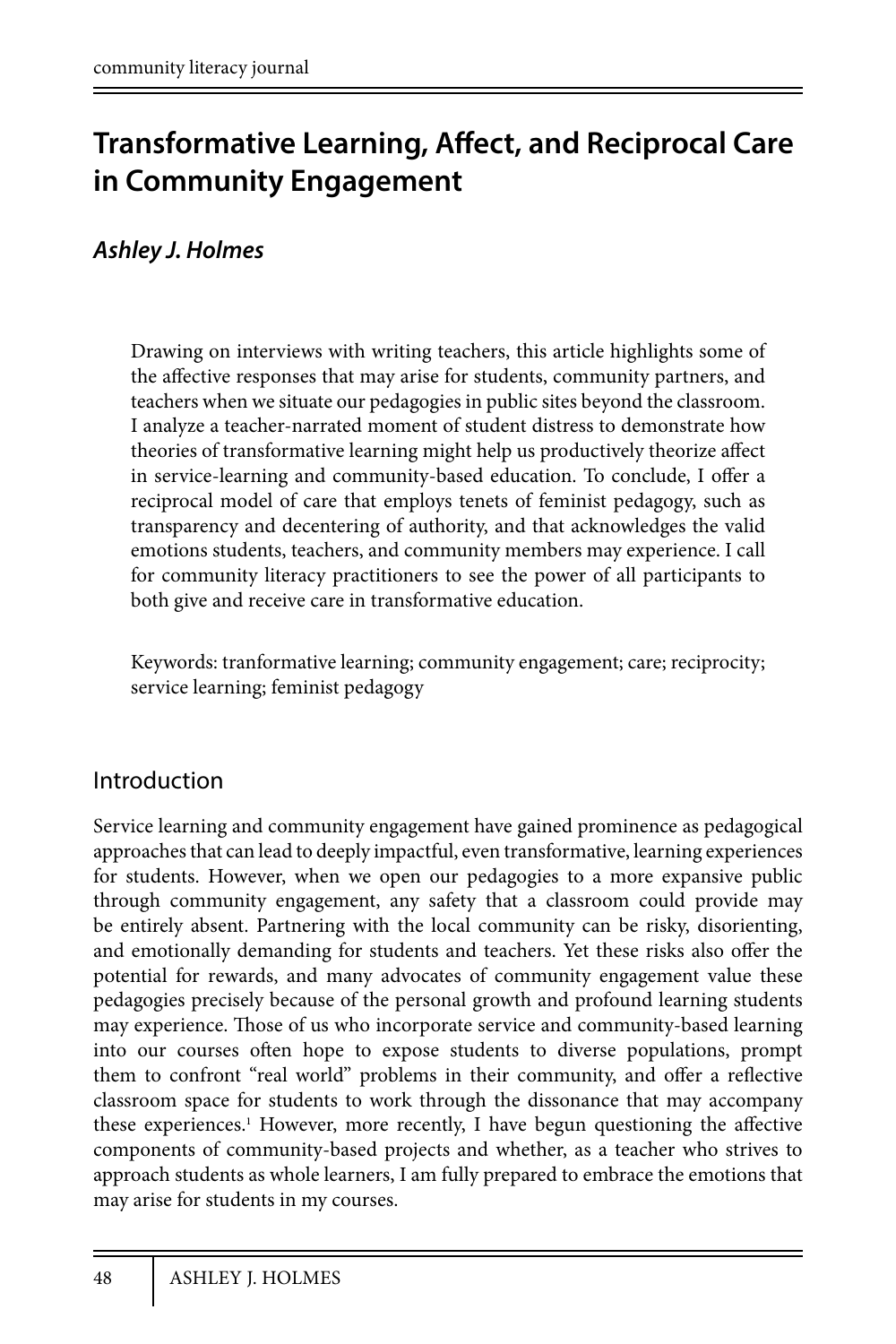I first began questioning the role of affect in community engagement pedagogies when I interviewed writing teachers as part of a multi-institutional, comparative study of going public with composition pedagogy (see Holmes, "Public Pedagogy").<sup>2</sup> A number of the teachers who participated in my study explained how they use service learning as one way for students to both learn from and contribute to the local community. Overwhelmingly, these teachers noted their commitment to community outreach because of its positive impact on student engagement and learning. However, paired with the praise were comments that indicated teachers' awareness of the potential risks and emotional demands of incorporating community-based projects, particularly ones that involve venturing beyond the classroom and/or situating student writing within increasingly public contexts.

The narratives teachers shared, some of which I analyze in the coming pages, raised questions for me about how practitioners of community engagement pedagogies should respond to affective reactions. As much as I value the way service learning can be productively disruptive or unsettling, I also question a pedagogy that purposefully exposes students to emotionally-demanding scenarios without providing the kind of support to help them make sense of their experiences and move toward learning. In spring 2014, debates about the values and risks of purposefully exposing college students to challenging and emotionally-demanding course content arose in response to moves on several campuses to institute "trigger warnings" on syllabi (Medina). Commonly used on feminist blogs, though also used in other feminist and nonfeminist spaces, trigger warnings are meant to caution readers/viewers about graphic or explicit content—e.g., rape, abuse, torture—that may be upsetting and which may trigger a flashback for someone who has experienced trauma. While proponents argue that using trigger warnings in higher education would protect students, many faculty opponents counter that supporting such alerts "suggest[s] a fragility of mind that higher learning is meant to challenge, not embrace" (Medina); in other words, many teachers believe that an important part of learning in college means discussing and experiencing texts and issues that may be out of students' comfort zones. While the trigger warning debates did not explicitly interrogate the role of service learning as a potential trigger, I think many community literacy practitioners would agree that students participating in such programs often encounter scenarios or interactions that could be upsetting. Indeed, such moments of discomfort can be transformative for students' learning, echoing what opponents of trigger warnings have contended. However, as proponents of trigger warnings continue to question, how much discomfort is too much?

In an effort to find an approach to community engagement that addressed some of my concerns, I turned to feminist scholarship, which I believe provides a frame through which we can problematize disorientation and theorize a reciprocal approach to care. In the following pages, I highlight some of the emotional risks that may arise for students, community partners, and teachers when we situate our pedagogies in public sites beyond the university. I suggest how theories of transformative learning might help teachers and community partners productively theorize affective dimensions of learning in community engagement. Using an example from one of the teachers in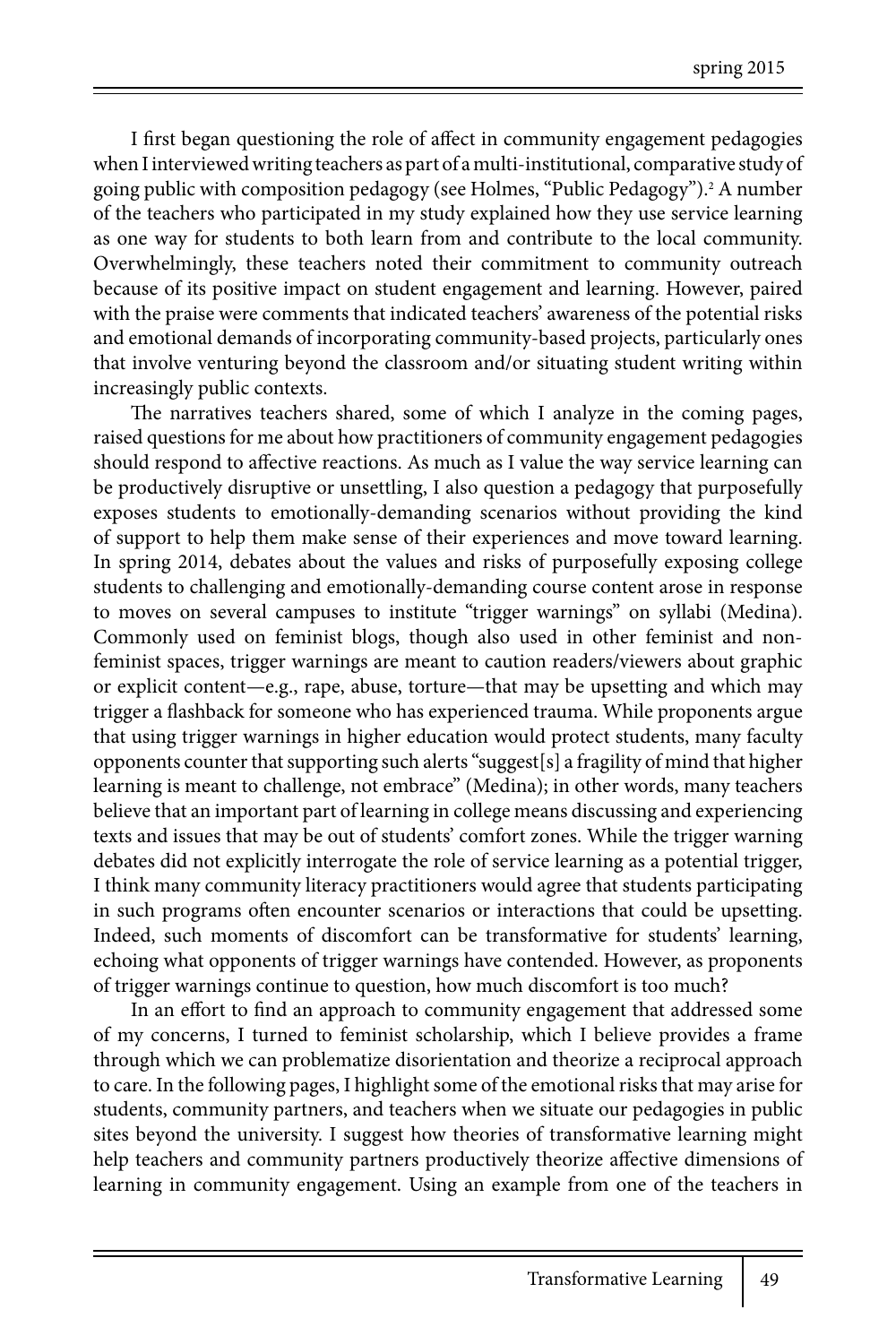my study, I analyze a moment of emotional distress a student experienced resulting from the service-learning component of her business writing course. Reflecting on the role of affect for students, teachers, and community partners in service learning, I contend that the example should cause community literacy practitioners to pause and contemplate our responsibilities to each other in community-based projects. I conclude by suggesting a reciprocal model of care that draws on the strengths of a feminist standpoint while discarding the traditional, gender-specific positioning of care and nurturance as women's work. I argue that by employing transparency and decentering authority, we open opportunities to acknowledge and validate the emotions that students, teachers, and community members may experience through a transformative, community-based education. I situate transparency and decentering authority within the lens of a well-known tenet in community literacy scholarship: reciprocity; I call for community literacy practitioners to see the power of all participants to both give and receive care in transformative education.

# Risks & Rewards of Community Engagement

Teachers who choose to employ community literacy, service learning, or other kinds of community-based projects do so for a number of reasons, ranging from improving one's local community to helping instill in students a sense of civic responsibility to putting course content into action. However, the foundation of the choice—whether or not to include community engagement in one's course—is primarily pedagogical; we choose to engage students in community-based work because we believe it is valuable for their learning. For community literacy practitioners, situating student experience, learning, and writing in public sites beyond the classroom provides a meaningful context through which to explore social issues while facilitating student learning. The rewards of higher levels of engagement, transfer of knowledge, and potential transformation are certainly attractive, but do they outweigh the risks of situating one's pedagogy in the often messy unknowns of public communities beyond the classroom?

In the interviews I conducted for my study, writing teachers repeatedly noted that students became more engaged when the course design involved communitybased and/or public writing projects. For example Jan Cooper, who co-teaches a field-based writing course at Oberlin College, noted that getting students out into the local community to conduct ecological labs in the river watershed and interview local farmers resulted in "a level of immediacy that engaged [students] more thoroughly" (Cooper). Similarly, Crystal Fodrey, who taught composition courses at the University of Arizona, asked students to analyze spaces that "exhibit inequalities of race, class, gender, sexuality, ability, etc.," and she found that prompting students to leave the classroom and enter local community spaces "woke [students] up" in ways that made them "more engaged" (Fodrey). High levels of engagement have an impact on how successfully students learn concepts. "Students must engage to learn," note Peter Felten and H-Dirksen L. Bauman, "and high quality institutions support frequent, deep engaged activities by students to promote learning" (367). In other words, higher levels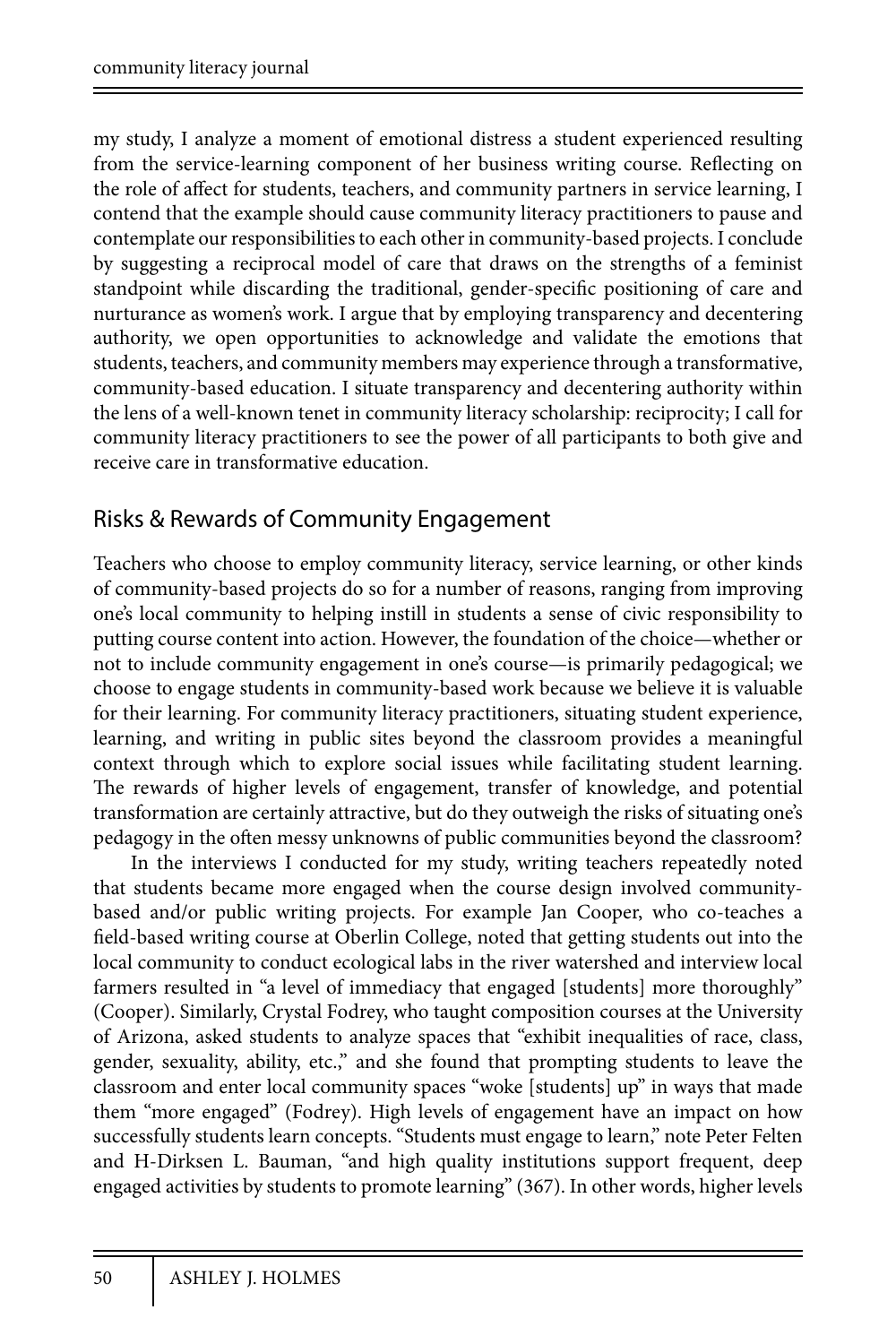of engagement can have a positive impact on students' learning.

Higher levels of student engagement can lead to the possibility of long-term transfer of core concepts from the course. Research on knowledge transfer notes that a learner may have a "life transforming experience" in which she or he "becom[es] someone … new" (Tuomi-Gröhn and Engeström 27). When the transfer of knowledge is transformative, learners experience "changes in identity as well as knowledge and skill" (Tuomi-Gröhn and Engeström 28). A transformative education that alters students' worldview aligns with many of the social justice goals of community-based projects, such as challenging dominant ideologies, deconstructing hierarchies, and critiquing biases. The long-term benefit for students is a new frame of reference for understanding the world, and the benefit for teachers, community members, and society is moving one step closer towards an informed citizenry who asks critical questions and works to eradicate injustice.

When we partner with communities beyond the classroom, however, students are exposed to different kinds of risks that can be disorienting, even if they are ultimately productive for their learning. Community engagement projects pose a unique set of risks, in part because teachers have little control over what students may experience and how those experiences may clash with students' personal worldviews. The risks associated with community projects are part of what makes them attractive to many teachers, including myself, because such contexts prompt students to address issues that may not have come up within the relative safety of the classroom. Some research on knowledge transfer also suggests that risk taking can enhance learning and transfer; however, as David Guile and Michael Young note, "learners need to be supported" through processes of collaboration, discussion, and risk taking (74). How can teachers create a productive tension between risk and safety, and, at what point does risk-taking complicate the goals of learning and transfer in one's community-based pedagogy? Without risk, students may not have the opportunity to address tough issues or face dilemmas that would prompt a transformation in their worldview. However, without some degree of safety, support, and care, students may shut down—unable to deal with the overwhelming dissonances, let alone move towards any meaningful learning. As teachers trained in our disciplines, not in therapy, how can we acknowledge and give credence to students' valid emotions while still moving towards more meaningful learning? To begin answering these questions, I review scholarship on theories of transformative learning and education, as well as the role of affect and emotion in service learning and community literacy pedagogies.

## Transformation & Affect in Community-Based Learning

Most teachers who enact community literacy projects are deeply engaged in transformative learning, but we do not always have the language for interpreting and theorizing this practice. I believe that transformative learning, as a theory coming out of education and curriculum studies, can be a valuable tool for community literacy practitioners to understand the potential disorientation and emotional responses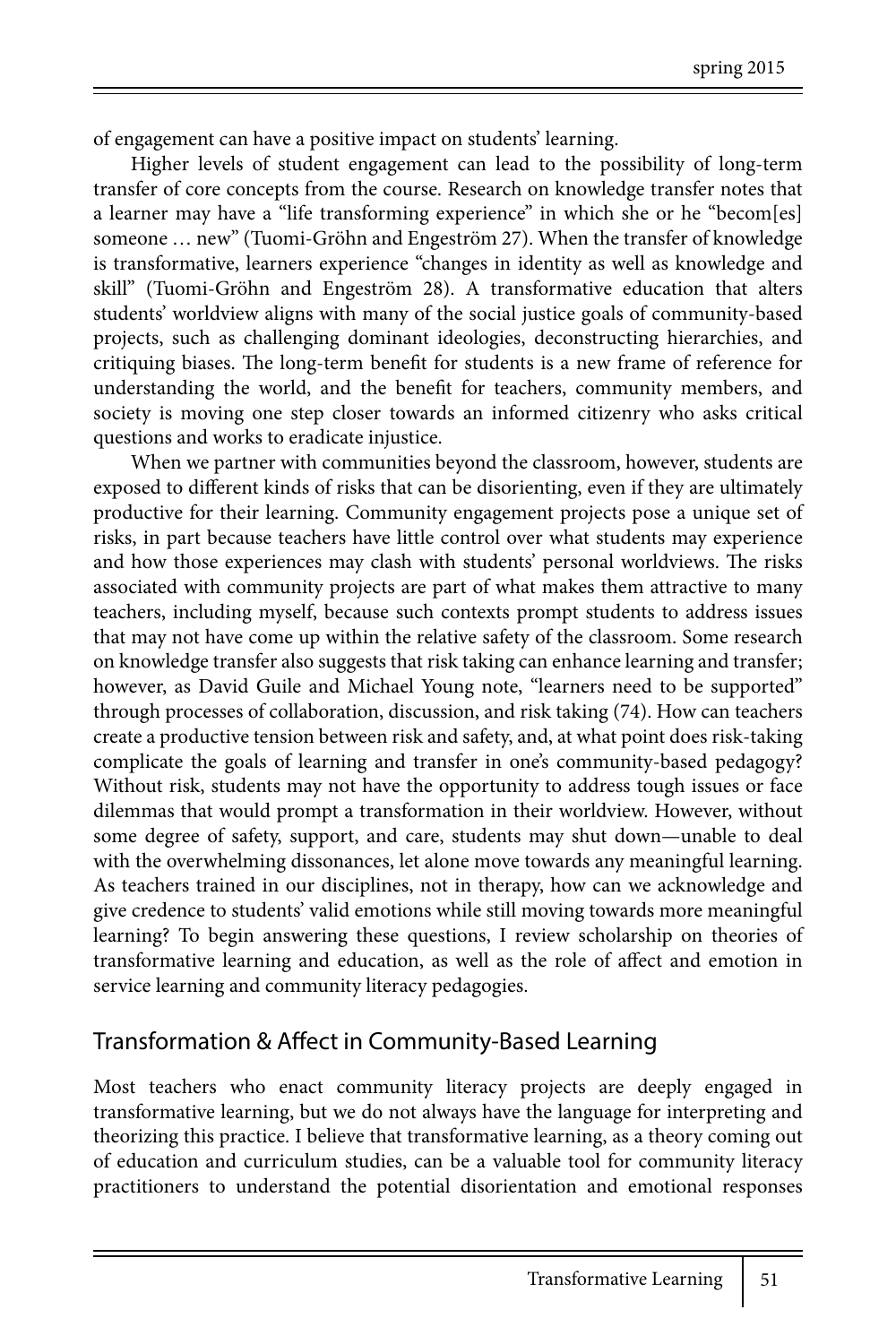that may accompany transformation in community-based education. In his theory of transformative learning developed in the early 1990s, Jack Mezirow describes a kind of conversion that can happen when adults wrestle with new information. Through what Mezirow calls "perspective transformation experiences," learners shift their assumptions to cope with and make sense of newly learned information. He defines transformative learning as "the process by which we transform our taken-for-granted frames of reference (meaning perspectives, habits of mind, mind-sets) to make them more inclusive, discriminating, open, emotionally capable of change, and reflective so that they may generate beliefs and opinions that will prove more true or justified to guide action" (Mezirow, *Learning as Transformation* 8). Transformation involves becoming self-reflective and critically aware of our assumptions and how they "constrain the way we perceive, understand and feel about our world"; as a result of this critical self-awareness, we open possibilities for a new perspective—one that may be more "inclusive, discriminating and integrative" (Mezirow *Transformative Dimensions*  168). Mezirow describes ten phases that learners may go through when experiencing transformation, beginning with (1) a disorienting dilemma and (2) self-examination with feelings of fear, anger, guilt, or shame (Mezirow, *Learning as Transformation*).<sup>3</sup> For this paper, I focus on these first two phases—rather than all ten—because they represent the root or spark of transformative learning, but also because they are the most explicitly emotional, drawing attention to the affective dimensions of teaching and learning.

Other education researchers and cognitive psychologists have theorized the disorientation that may accompany new knowledge, but these theories are much less attentive to the emotional components of transformation. For example, Leon Festinger theorizes "cognitive dissonance" as the condition during which one's existing set of beliefs, knowledge, or opinions are questioned and which leads to an activity meant to reduce the dissonance (3–4). Similarly, Jean Piaget theorized learning as an ongoing cycle of equilibration, with disequilibrium leading to equilibrium (7). Cognitive dissonance and disequilibrium are useful concepts, but because both lack attention to the role of affect, they connote a hyper-rational, masculinized approach to learning that serves to replicate divisions between cognition and emotion. In fact, the study of emotions in pedagogy has traditionally been under-theorized because of the unnecessary divides between cognition and affect, mind and body. Moreover, affect continues to be dismissed as "something dangerous, personal, irrelevant, and counter-productive" (DeGenaro 195). In his analysis of Lynn Worsham's seminal article, "Going Postal: Pedagogic Violence and the Schooling of Emotion," William DeGenaro highlights that even critical pedagogies, according to Worsham, "lack a useful understanding of affect and tend to reinforce a reason/mind-emotion/body binary" (195). While Mezirow's theory of transformative learning is certainly not a panacea for these deep-seated binaries, it perhaps offers community literacy practitioners a more nuanced, integrated approach to theorizing student learning because it implicates emotional considerations in the processes of making meaning.

A number of transformative learning theorists have identified the important role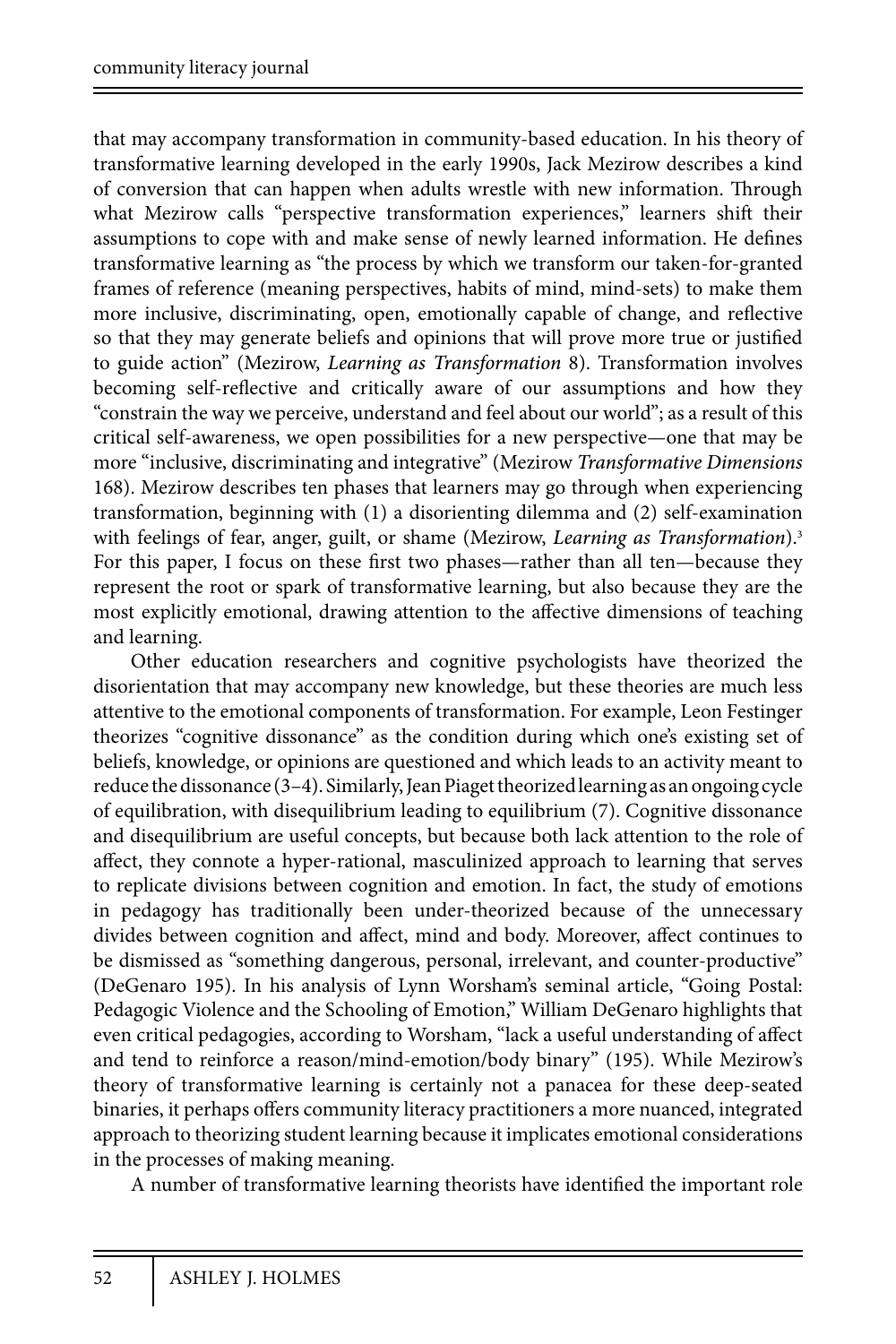of emotions—such as loss, grief, and frustration—in the process of transformation. Sue M. Scott likens the process of transformation to letting something go: "an old way of seeing or doing is changed to a new way of seeing or doing. Something that is familiar must be denied" (41); such a loss can be upsetting and disorienting. Similarly, Sue L. T. McGregor found overlap between theories of transformative learning and stages of grief. McGregor analyzes student freewrites from an intensive, seven-day summer institute on consumerism and peace. Like Scott, McGregor ultimately realizes that what her students were experiencing was a sense of loss, what she identifies as "grief before growth" (51). The grief in students' writing represented feelings of being overwhelmed and powerless, as well as frustrated by their new perspectives. McGregor used the institute as a reflective, supportive space to help students move through their emotions with the goal of helping them arrive at a position of empowerment and agency.

Grief and other emotions can present barriers to learning, but they can also be necessary steps toward transformation. Barbara Schneider argues that we need to more fully explore affective barriers to learning; she looks at affect in terms of students' racist dispositions when confronting multicultural texts. Schneider employs Cornel West's conception of discernment, which "requires an examination of consciousness, a search for insight, [and] a self-reflexivity … [in] affective as well as cognitive processes" (927). Schneider argues that teachers can use discernment in the classroom as a method of "schooling the emotions" to help students avoid habitually racist ways of reading and discussing difference (927). Through discernment students can gain empathy, taking on what West identifies as an "other-centered rather than self-centered" attitude—a change that mirrors the way Mezirow describes a transformed perspective or worldview (qtd. in Schneider 928). To initiate these changes in students' dispositions, teachers must shift their attention from the "rational or mechanical … to the affective and attitudinal" (Schneider 928). Schneider's argument for the use of discernment to change students' attitudes and dispositions is quite similar to the use of critical self-reflection in order to transform one's perspective. Part of the significance of Schneider's contribution is how she directs our attention to the role of affect in this process; in short, attending to students' emotions is a necessary component for the deep learning that results in transformation.

In "Affective Dimensions of Service Learning," DeGenaro claims that affect and the role of emotions in the teaching of writing have garnered "much critical attention from compositionists writ large but little attention in the service learning literature" (192). Nonetheless, emotional responses continue to emerge in community literacy work. For example, Ellen Cushman and Erik Green note that an unexpected result of their work with the Cherokee Nation was the "very emotional response that we had with the material"; during the process of sharing research papers, they recall that one student "broke into tears" (187). Like DeGenaro, though, I believe that service learning and community literacy practitioners would benefit from a "more careful consideration of the affective affinities of both students and teachers," as well as community partners, "involved in the service learning enterprise" (192). Though DeGenaro does not employ transformative learning theory explicitly, many of his ideas align with how Mezirow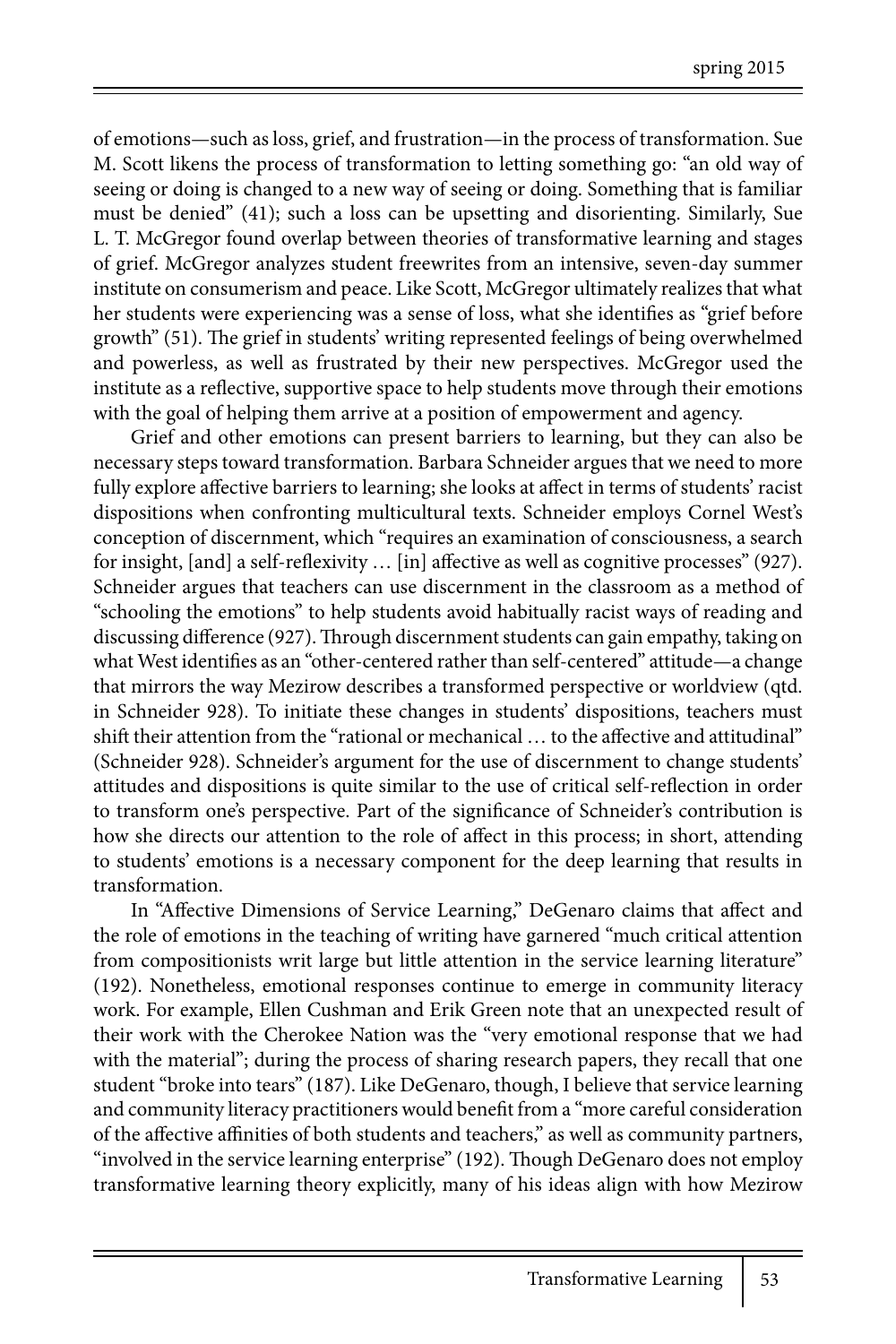has theorized perspective transformation; for example, DeGenaro contends that, as a result of service learning, "students and teachers both have the potential to have their respective world views changed" (197). DeGenaro describes affect in service learning as "initial felt senses"; his work highlights how an encounter with a homeless person at a food bank, for instance, results first and foremost in a sensation: "Before [students] begin to rationalize, analyze, critique, form a response, take action, or even just describe the experience, (all of which are cognitive activities we ask service learning students to do as part of their writing assignments), a sensation occurs, contributing to a potential to feel, act, think, and formulate verbal responses" (197). Like Mezirow's first phases of transformation—a disorienting dilemma and self-examination with a range of potential feelings—students in service learning courses may very well be disoriented the first time they encounter a homeless person, and they would certainly have initial felt senses resulting from that interaction. DeGenaro acknowledges the important role of affect in service learning experiences, especially because those experiences have the potential for being emotionally-demanding and potentially transformative.

Theories of transformation often distinguish between transformative learning and transformative education (Karpiak; Mezirow; McGregor). The former might be prompted by a life event, such as the loss of one's job or the death of a family member, whereas the latter involves a "planned for and facilitated" educational journey (McGregor 55). Transformative learning may happen as the result of transformative education, though not necessarily, and transformative learning can happen outside of educational contexts. However, movements toward self-reflection and transformation can be "significantly influenced by educational interventions" (Mezirow, *Transformative Dimensions* 161). I see choosing to implement service-learning and community engagement pedagogies into one's course as a kind of educational intervention because these approaches likely result in a higher probability of students confronting unexpected problems that may result in disorientation. Service learning overlaps with transformative education in significant ways—but this overlap makes me somewhat uneasy. Do I want to purposefully construct learning scenarios that expose students to risks that may be upsetting, even if I believe an emotional response could result in a deeply meaningful, perhaps transformative, learning experience?

In reviewing scholarship on transformative learning, I found very limited coverage of ethics when implementing a purposefully designed transformative education. In the case of McGregor, she critically self-reflects on her own motivations for employing a transformative education that initiates grief before growth: "'What do you get out of this for yourself, by exposing people to a planned loss and hopeful recovery or shift? Are you looking for power, for control?' I am working on that one, with no answer just yet" (McGregor 68). While the transformation McGregor's students experienced was unintentional on her part—she only came to understand their transformation through analysis of freewrites after the class was over—she concludes that she now sees the importance of an educational experience "intentionally designed as a collection of disorienting moments serving to instill a loss leading to shifts in world views" (51). Even still, her reflections suggest an inner turmoil about transformative education.

The writing teachers I interviewed for my study expressed their own concerns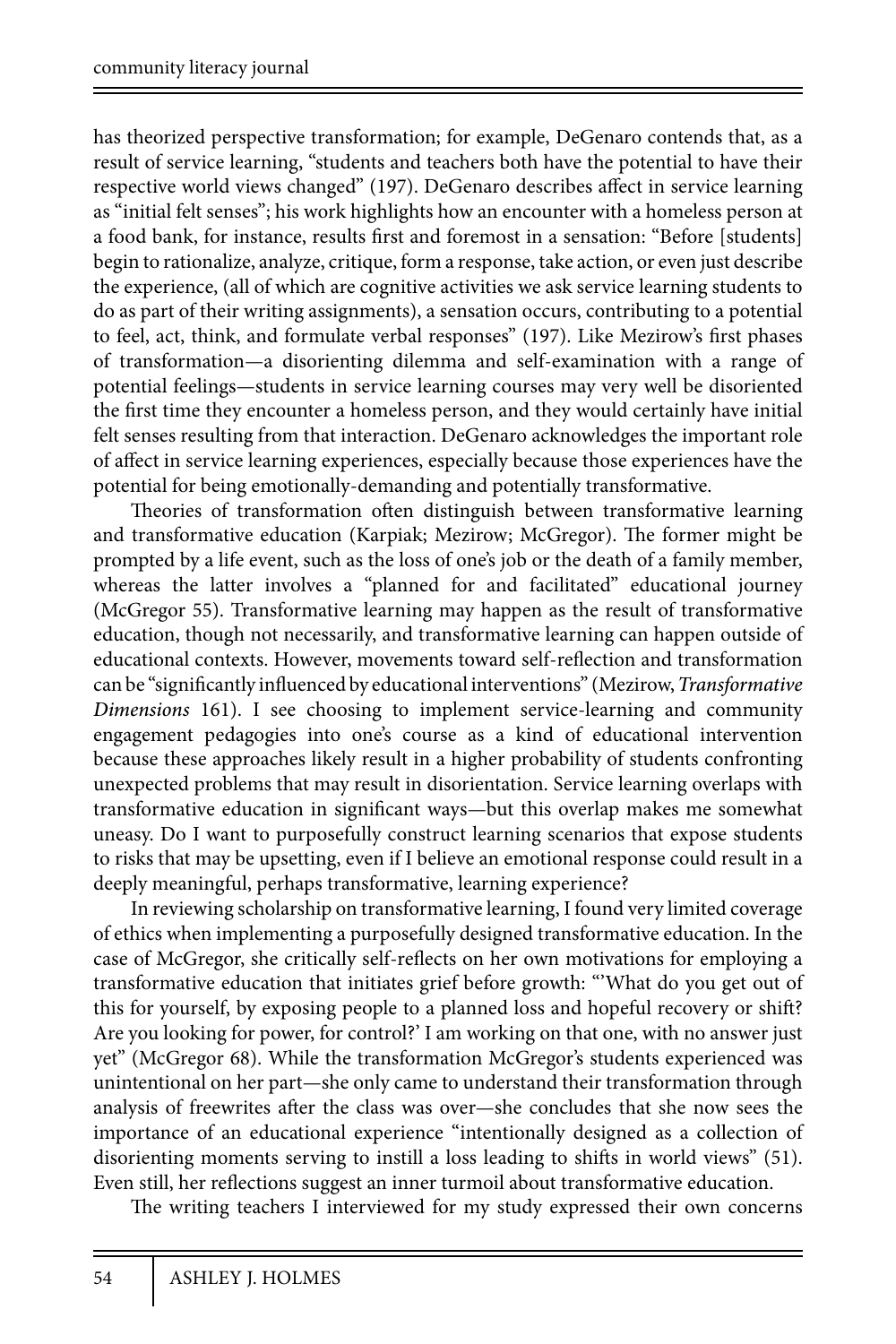about how to balance the risks of community engagement—many of which overlap with components of transformative education—even though they found those pedagogies valuable for student learning. For example, Faith Kurtyka, a graduate teaching assistant at the University of Arizona at the time of our interview, reflected on the risks of students going into the community and her responsibilities to them as the teacher who initiated a service-learning pedagogy: "anything can happen, and I worry about what can happen. … I feel as a teacher, you're responsible for the things that happen in the classroom, and if bad things happen, that becomes your problem." Kurtyka also noted that she gravitates toward certain kinds of service-learning partnerships because of what she feels comfortable with as a teacher: "I guess I really only did one type of service learning [a partnership with a local school], but that's because of my ethical issues of what do I want students to get involved in or what do I feel like I can manage as a teacher—what do I feel like I can ask them to do that's not too problematic." Kurtyka's comments prompt us to consider how students are implicated by the educational choices we make, such as whether or not to incorporate service learning and in what ways, as well as the responsibilities we have to support them through the learning scenarios we develop.

Another writing teacher I interviewed expressed concerns for students' emotional responses to community-based learning as a result of her own transformative learning experiences. University of Arizona graduate teaching assistant Rachael Wendler said she is committed to critical pedagogies, but she also has reservations about the emotionallydemanding aspects of such approaches: "I really believe in critical pedagogy, and … I want students to understand structural inequality. But, when I think back to my own experience, … I came to understand those issues … in an intensive summerlong [community] program where I had a lot of support. It can be very emotionally demanding to deal with issues of privilege and power, both for students who are new to thinking about these concepts and for those who experience structural inequality in their everyday lives." Wendler's remark highlights the emotions that may arise when we ask students to critically reflect on and engage with issues of privilege, power, and inequity within their communities. While many pedagogues would argue that a degree of discomfort may be productive for student learning, Wendler's reflection reminds us to put ourselves in the shoes of our students and to be mindful of how to provide support through emotional moments in order to lead toward productive learning. In the next section, I analyze an example of a disorienting dilemma from a servicelearning course taught by one of the teachers in my study. I use this example to provide a snapshot of the first two phases of Mezirow's theory and to explore the emotional reactions—from the perspective of students, teachers, and community partners—that may accompany disorientation.

## Emotional Responses in Community Engagement

In my interview with Rebecca Richards, who at the time was a graduate teaching assistant at the University of Arizona, she told me about her experiences teaching a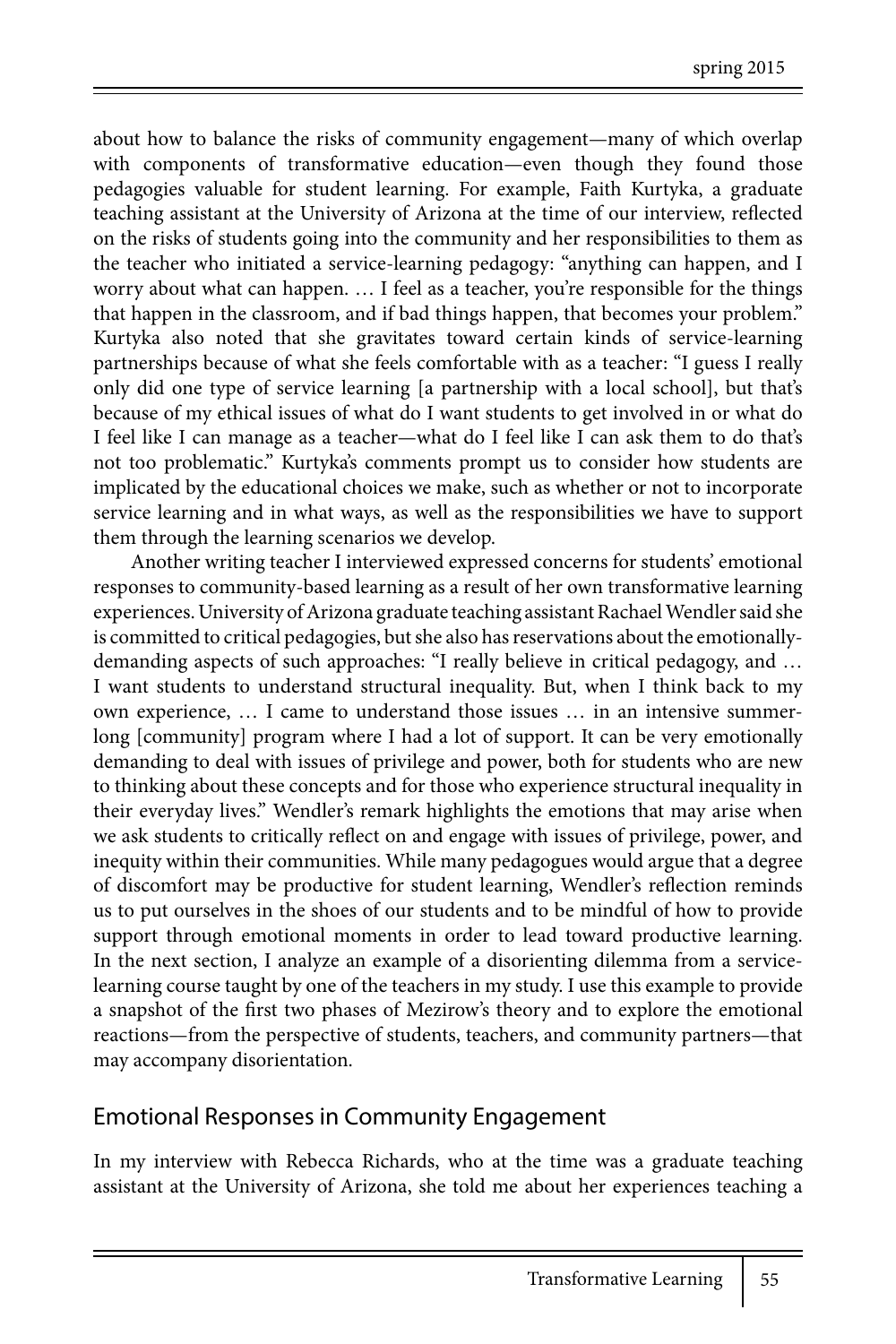business writing course that incorporated a service-learning partnership.<sup>4</sup> Richards described how her course design exposed students to increasingly public audiences and experiences. The first assignment was a memo of introduction that students posted to Desire2Learn (a course management system). Students read and responded to each other's memos in ways that Richards described as a kind of "public forum" with "hybrid cyber-interaction" that Richards did not mediate; the public forum created through the online discussion space, though, was closed to a more expansive public beyond the students' peers and teacher. As the semester progressed, students began to engage with more expansive public groups through service-learning partnerships that Richards initiated: "I … form alliances with non-profit organizations in the community and interview them and establish stakeholder relationships with them across semesters, across years. And then the students … come in to that relationship and I eventually back out." Students in Richards's business writing course collaborated with the owners of local non-profit organizations to assess organizational writing needs, write a proposal, and work in groups to produce communication "deliverables" that could be used by the organizations.

An additional public component of Richards's course involved students posting reflections about their service-learning experiences to online blogs.<sup>5</sup> She described the blogging assignment as students creating "micro-communities that are more public" (Richards). This assignment required that the students blog about their servicelearning project and "invite people in the classroom to join their blog group, read their blog, and comment on it" (Richards). Richards gave students the option of making their blogs public or private, using it as an opportunity to teach audience awareness and differences in writing style and purpose when writing in digital, public contexts. Deciding whether or not to make one's blog public or private—a decision that could change throughout the semester—was something that Richards prompted students to consider carefully. She noted the benefits of "having an online space that can be opened up or closed down" with the possibility of keeping the blog private if the student, for instance, was "having a difficult experience that semester" (Richards). When talking about writing for blogs that students choose to make public, Richards specifically asked students to think about "what kinds of information you should share and what kinds of information you should not share, especially because [students were] blogging about their service-learning project, which [involved] a real person in the community." Having students think about whether and when to go public or stay private with the service-learning blog, noted Richards, was a "good critical thought process for [students] to work out with their collaborators and me."

Despite Richards's recommendation that students carefully consider audience when choosing whether to make their blogs public, she explained that her students were "always surprised when people just show[ed] up on their [public] blog." Richards saw these moments as opportunities to help students reflect on public and professional writing contexts: they were "writing in this different kind of public space," but she used it as a reflective moment inquiring of students: "you've chosen [to make your blog public], and so how does that change your writing?" For one of Richards's students, though, the surprise of a truly more public readership for her blog led to what I argue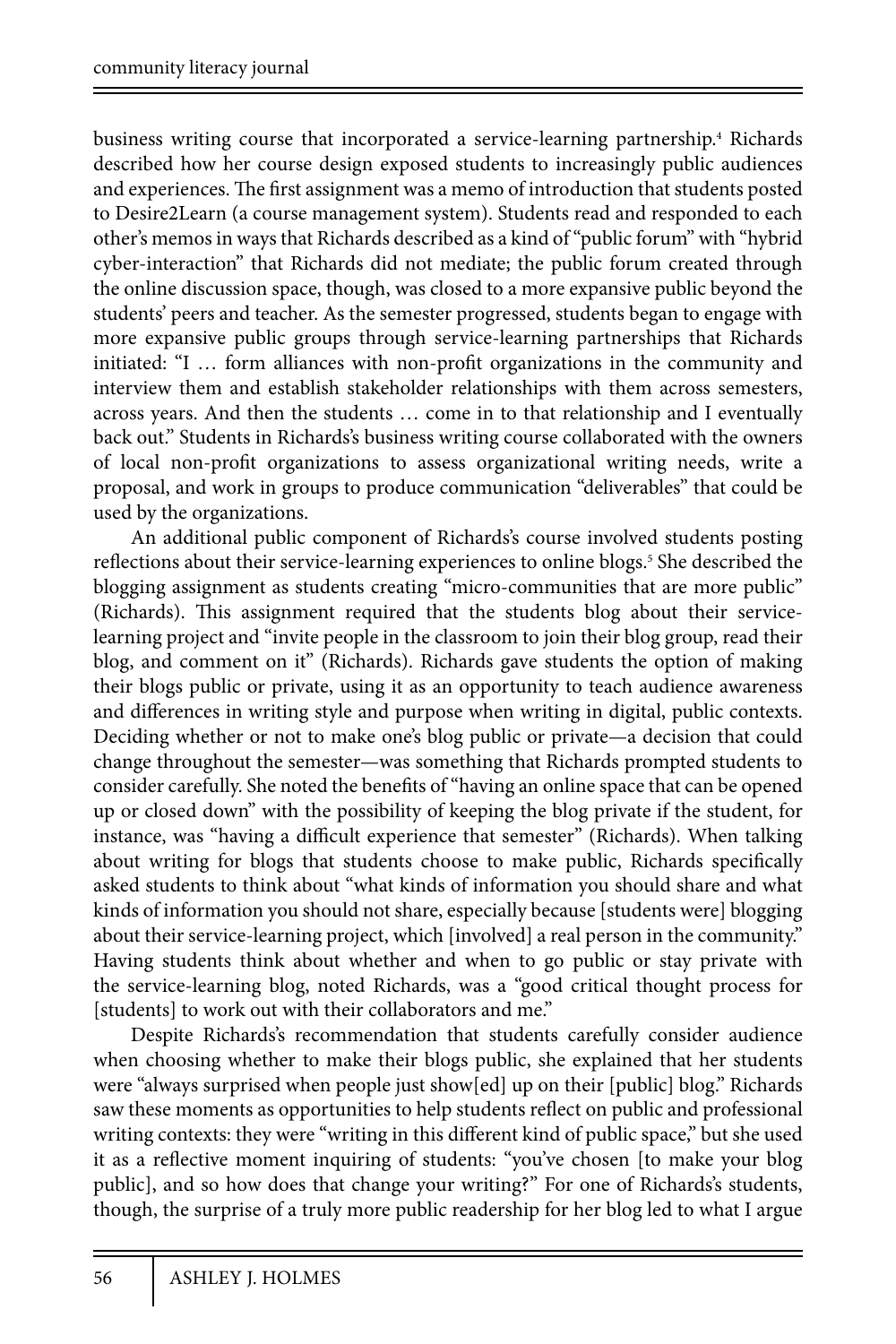was a disorienting experience for the student, teacher, and community partner.<sup>6</sup>

When I asked about problems with students going public, Richards described an issue that arose with the public component of the blogging assignment. As the students' experiences, interactions, and writing became increasingly public through servicelearning and blogging assignments, the risk of miscommunication, abrupt reactions, and emotional responses also increased. The moment of disorientation for the student, as narrated by Richards, happened during a class session:

One of my students met with her service-learning client and blogged about the experience—which it was a positive experience—but from it she got the impression that her client … [seemed] very demanding, hard to please. She wrote in her blog that person's name and put, "My client … seems like she might be hard to please, so we'll have to work extra hard to make her happy." Well, sure enough, that organization has one of the trackers for looking up on the Web any instance of its organizational name and any of its key stakeholders in that conversation, so [the student's] blog popped up the next day on her client's program. [The client] emailed the student and said, "please do not talk about me in public: if I have given you any reason to think that I am hard to please or difficult, I hope you know I'm committed to this." … It happened in class that [the student] received the email. … [The student] blurted out with tears in her eyes "my client's stalking me." (Richards)

I would like to consider this moment of disorientation from a variety of standpoints (e.g., the student's, her peers' in the classroom, the teacher's, and the client's) in the hopes that we may begin to understand the complexity of stakes, responses, and emotions at play here. First, I analyze the student's reaction as a moment of disorientation that has the potential to spark a transformative learning experience.

The student's reaction, as narrated by Richards, represents two key components of the transformative learning process Mezirow theorized: the student experienced a disorienting dilemma with an accompanying emotional response. Receiving the email was clearly disorienting to the student; she may have thought she was being a perceptive observer, using a critical fieldworker's eye to assess her client and the rhetorical context of the service-learning partnership. Indeed, Richards noted that in some ways the student's comment was a fairly "innocuous thing." Richards believed the student "meant no harm by it; she didn't mean this person is impossible to work with, or I don't like this person, or I'm not happy with the project. She just literally was reporting her impressions." For the student who likely thought she was doing a good job of completing her assignment, receiving the emailed reprimand from her client would have been jarring; this would be especially true for a student who Richards described as "a really good student who was conscientious [and] kind."

The student's disorientation was followed by her emotional reaction, what Richards portrayed as the student having "tears in her eyes." Richards interpreted the situation as "painful" for the student; this kind of language maps onto the ways in which Mezirow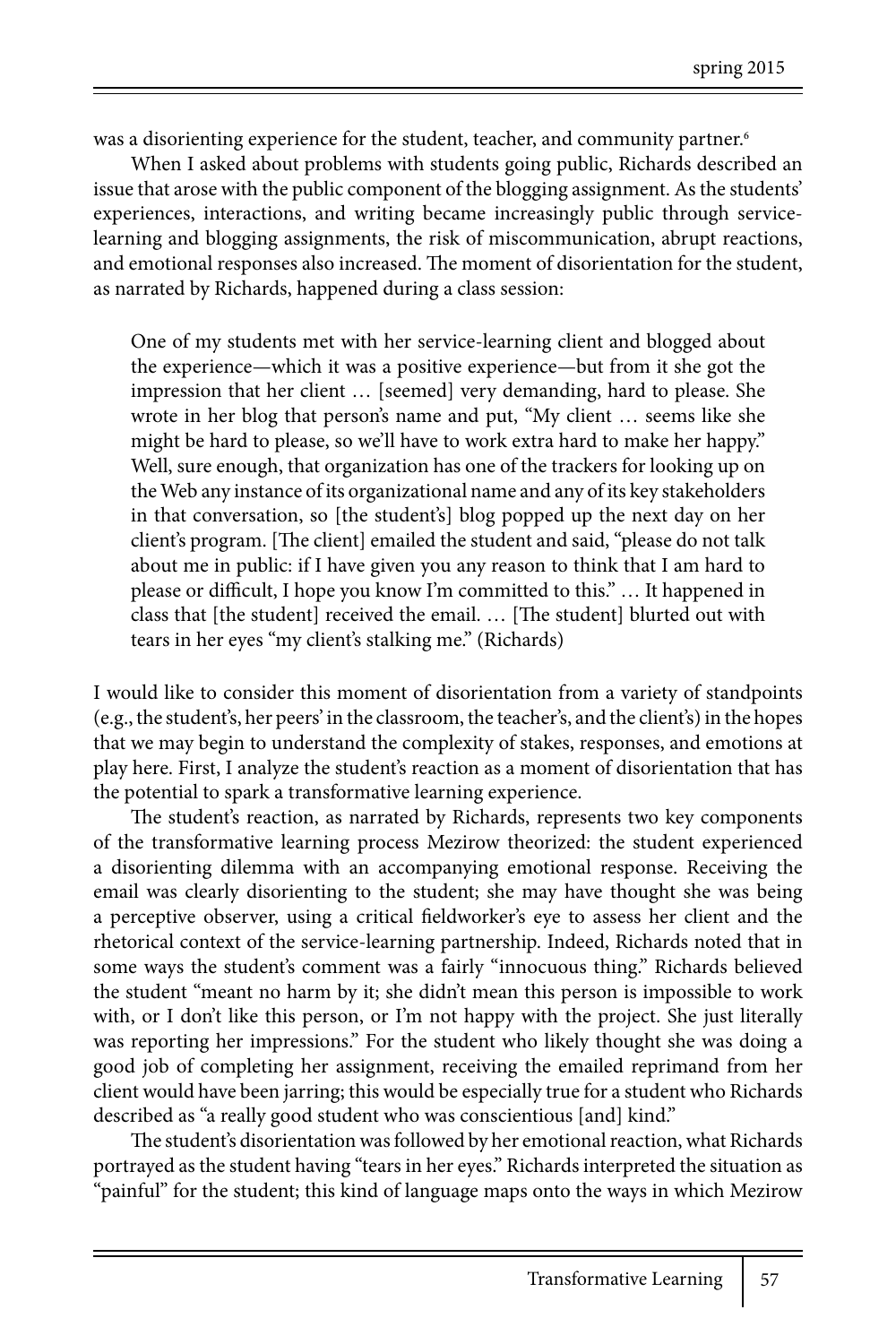describes perspective transformation as a potentially painful process (Mezirow, *Transformative Dimensions* 168). Additionally, the student's emotional response aligns with the feelings of "fear, anger, guilt, or shame" that Mezirow theorizes in the second phase of transformative learning. We might conjecture, based on her tearful reaction, that the student may have been feeling angry at the client for sending her an "aggressive email" (Richards); fearful regarding the future of her service-learning partnership, as well as her grade and potential for success in the business writing course; and likely bewildered that the writing on her blog was in fact truly public. The outburst, "my client's stalking me," supports the idea that what was perhaps most disorienting for the student was the public nature of her blog writing, but the word choice of "stalking" also suggests that the student felt betrayed and perhaps threatened. Something about the method through which the client discovered the public writing on the student's blog the online tracker—may have felt surreptitious to the student, further complicating the situation, mixing in additional layers of emotional response.

If the standpoint is flipped in this scenario, though, we might consider the range of reactions the community partner felt when she discovered the student's public blog. I want to acknowledge that I have very limited data in regards to the community partner in this scenario, but I believe it is productive to consider her possible reactions as well.<sup>7</sup> Based on Richards's explanation of the situation, it seems that the community partner's response demonstrated concern for her public image and the public image of the non-profit organization. It may have been hurtful, even disorienting, for the community partner to read that the student perceived her as being "very demanding, hard to please," especially if she thought that the meeting with the student had gone well and that she was being cordial. Her comments suggest that she was interested in correcting what she saw as the student's misperception of her personality: "if I have given you any reason to think that I am hard to please or difficult, I hope you know that I'm committed to this." Richards described the email as "very aggressive" and noted that, "even though I stepped in at that moment and spoke with the client, told her they're students, they're learning," she was not sure the community partner "ever really got past that," further indicating that the students' words were likely upsetting. Even if the client's email came across as harsh, the overall purpose of it seems to have been to extend an olive branch to the student, to communicate that she wanted to move forward with the partnership, that she was committed to it. Another way to read this community partner's email is as a lesson to the student about the nature of public writing and professional partnerships—exactly what Richards had been trying to get across to her students in the business writing course.

Whether the client purposefully intended it or not, the email came to represent a lesson within Richards's business writing course, in part because of the student's public outburst during class time and because of the way Richards chose to address the situation in the moment. From the perspective of the other students in the class, they were drawn into this student's moment of emotional distress. According to Richards, the student's reaction "created an interesting moment for the class," and she took time to have students work through a response to what had happened: "we unpacked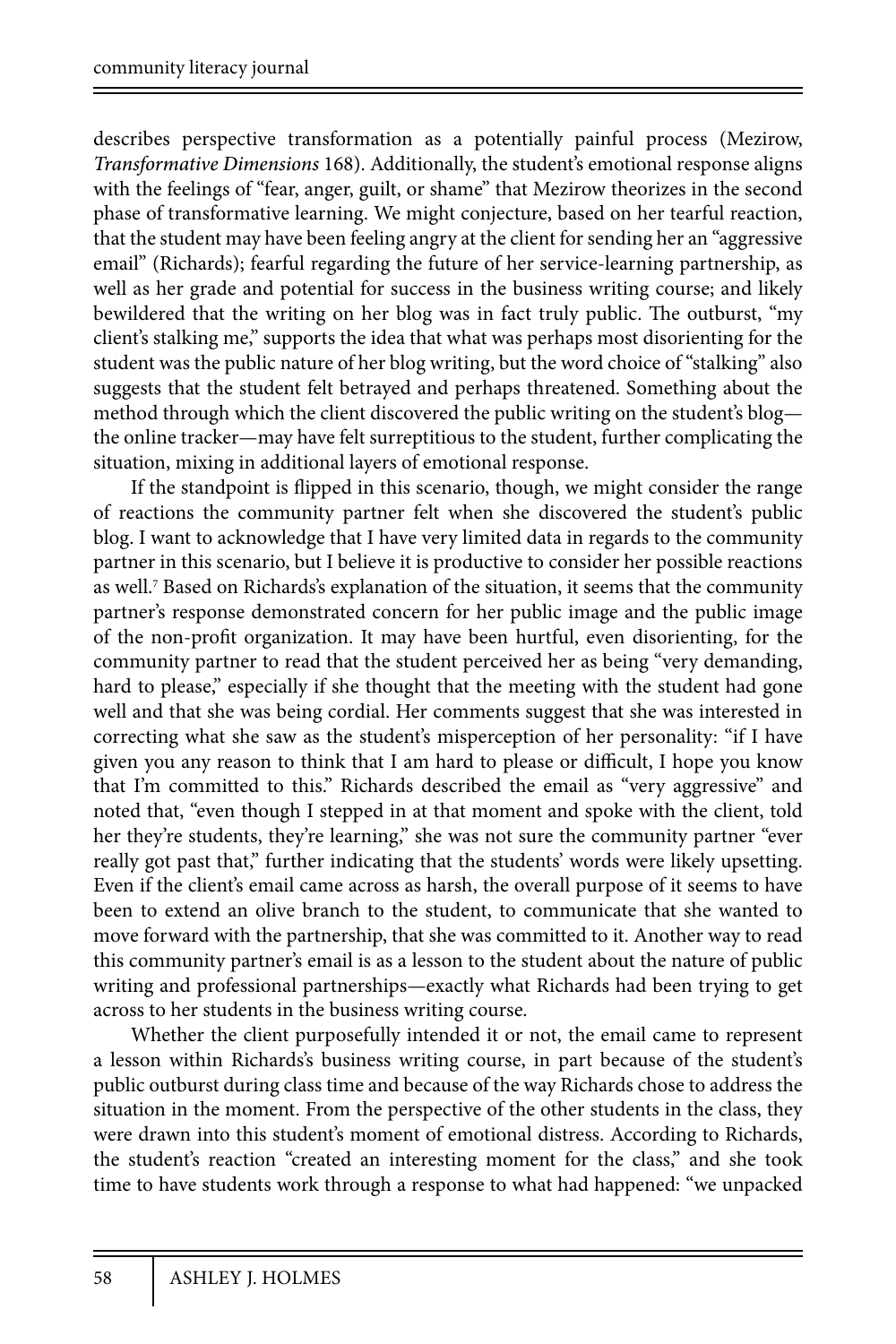that." Richards's choice to address the student's issue through whole-class discussion transitioned the scenario into a teachable moment, not only for the disoriented student but also for her classmates. Richards could have brushed the student's comment aside, not taking it seriously and thus not validating the student's emotional reaction; she also could have asked the student to see her after class or during office hours to address the issue more privately and/or to give them both more time to process a response. However, Richards's on-the-spot response acknowledged the student's emotional reaction, primed the class for a moment of self-reflection, and, thus, facilitated the scenario as meaningful in terms of learning for the entire class. In our interview, Richards began telling the story as an example of a pitfall, but she ultimately reflected on how the experience was positive for student learning: "I think [the experience] was productive in the end, a good learning lesson for everybody about digital footprints and how [students] go about representing themselves and others in their writing and how that circulates beyond the public that [they] intended it for." Even as Richards expertly handled the moment, validating the students' affective response and helping her and her peers see this as a moment of learning, we might imagine that this was also a challenging moment from her perspective as a teacher.

From Richards's perspective, the student's outburst was somewhat disorienting for her as well. In our interview, Richards reflected that "it took a few minutes for [her] to figure out what had happened; [she questioned], how did this happen?" In recounting the scene, Richards said she was "horrified" for the student, suggesting both her empathy for the student's emotional response but perhaps also her own emotional reaction to the unfolding events. Richards also noted that the student's outburst, combined with the follow-up class discussion, "sort of derailed class for the day," causing her to rearrange her pedagogical plans. Richards's experiences in some ways represent disorienting dilemmas that may be all too familiar to community literacy practitioners. The messiness of engaging with public groups outside of the classroom means that we, as teachers, often have little control over the kind of responses students receive or the kinds of experiences they have in community-based contexts. Indeed, I see this as a productive tension in community-based pedagogies: the possibility for moments of learning that are unexpected, just like the scenario above. What interests me as a teacher who values service learning and community engagement is how we might be able to both anticipate and support affective responses for students, ourselves as teachers, and community partners.

The moment of disorientation I analyzed from Richards's course provides a point from which those of us interested in campus-community partnerships can reflect on how affect and transformation impact teaching and learning in our classrooms. Without further evidence from the student herself, we cannot know whether she was transformed and whether her perspective changed as a result of this experience.<sup>8</sup> We also do not know how the community partner was ultimately impacted by the experience. However, I view this snapshot of the student's experience as important for examining experiences that may spark transformation—experiences that as teachers we might exploit, prompt, avoid, or use as teachable moments. Richards's off-the-cuff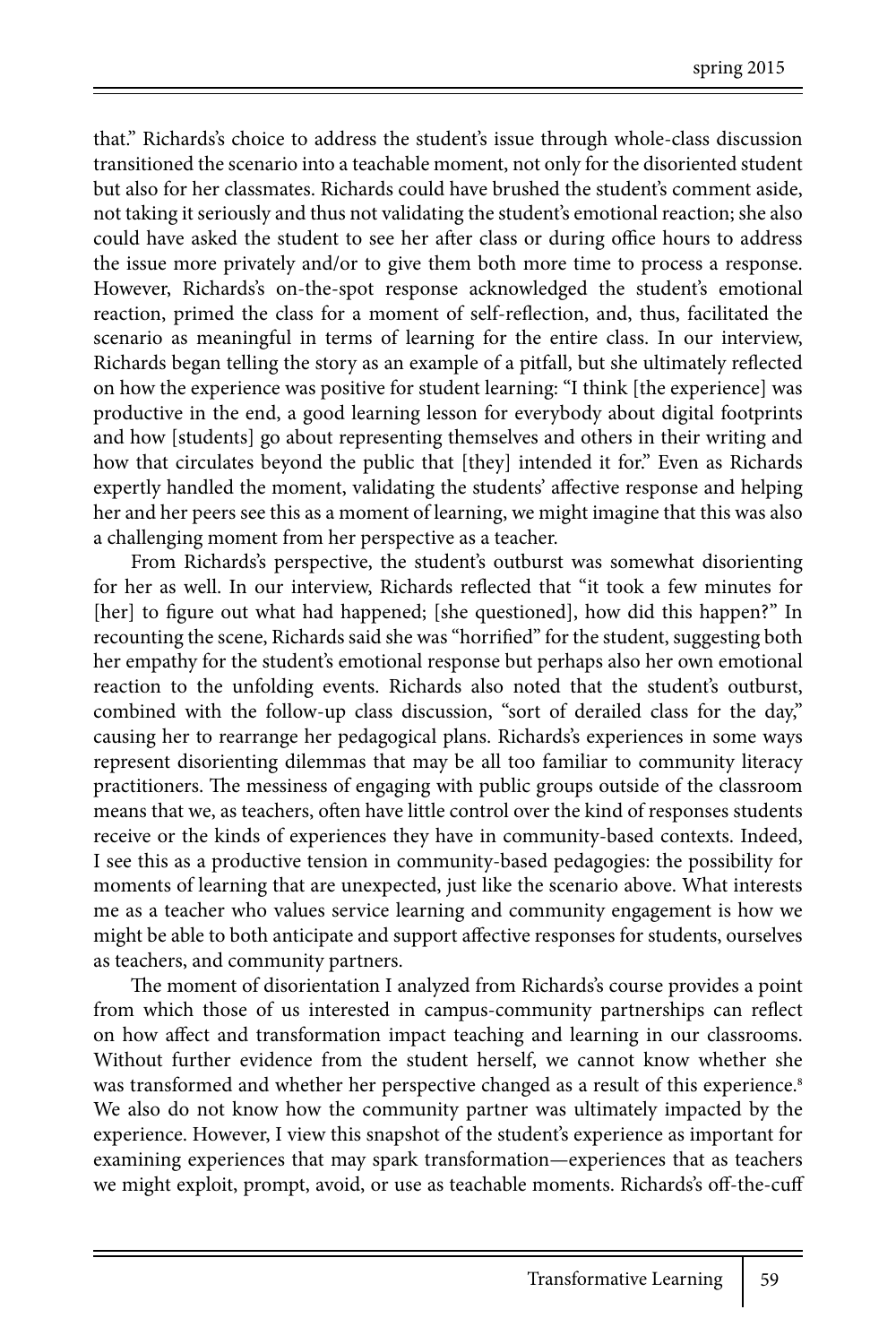decision to use the outburst to facilitate a meaningful learning experience provides an excellent model for community literacy practitioners who may be faced with and/or experiencing disorienting dilemmas. Her response also suggests that in moments of disorientation, teachers have responsibilities to students.

In the final section, I consider how we might employ a reciprocal notion of care in community engagement projects with transformative goals, while avoiding the reinscription of problematic gender-roles. Theories of transformative learning and feminist pedagogy prompt us to break down the divisions constructed by dominant discourses that work to subordinate affect to intellect and women's work to men's work, thwarting efforts to develop a pedagogy of care that would more successfully guide students through processes of transformation. This traditional discourse also replicates gender dualities that read feminist pedagogies of nurturance as women's work (Worsham). One approach for community literacy practitioners who also value feminist pedagogies would be to work to change the discourses of dominant pedagogy by reconstructing conceptions of nurturance and care that are not gender-specific. In what follows, I suggest that some of the concerns raised in regards to transformative learning and education might be addressed by employing tenets of feminist pedagogy, such as decentralizing classroom authority, aiming to empower students as agents in control of their own transformative learning, and transparently challenging them to transform within a context of care.

#### Decentering Authority, Transparency, and Reciprocal Care

Feminism calls us to be mindful of our positions of power in the classroom and our efforts to subvert those traditionally defined roles. For example, Rebecca Ropers-Huilman, reflecting on teaching her first graduate seminar, explains how she "felt trapped by the constraints of a pedagogy that attempts to enact power in efforts to empower, and care in efforts to ensure comfort, ease, and positive outcomes in learning" (131). The circularity of these feelings reflects many of the dilemmas within transformative education: how can we empower students without exerting power ourselves, and how can we care for students in ways that are not self-serving? Thinking back to McGregor's self-critical line of questioning regarding transformative learning—"What do you get out of this for yourself? … Are you looking for power, for control?" (68)—we should be prepared to carefully consider our pedagogical choices and what motivations guide those decisions. Moreover, as Ropers-Huilman notes, not all students are interested in the care we may offer. Similarly, Worsham has critiqued the traditional, patriarchal role of the teacher "as the sign of power and the agent of empowerment, as the one who has the power to know students better than they know themselves and to transform their relation to the world" (1020). In transformative education, teachers may be particularly prone to this risk—believing we have the power to transform students' understanding of the world. We, once again, want to empower students, while wanting to avoid exerting power to empower, while also knowing that we can never fully eliminate the power that accompanies our position of authority as the teacher.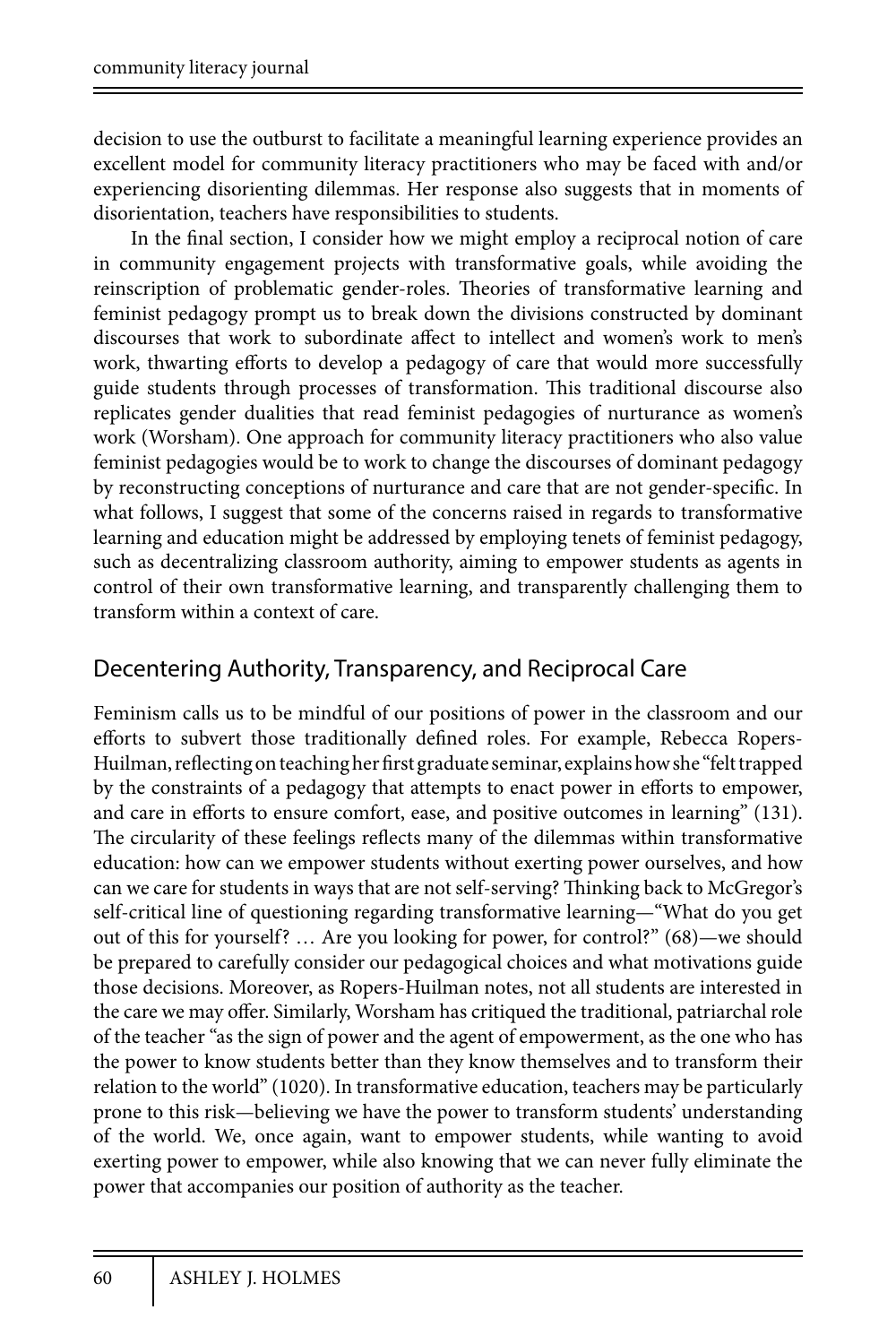I believe we can forge a new path to avoid this circularity by approaching transformative education in community partnerships through (1) reciprocal care that is based on (2) a continual shifting of teacher and learner roles and (3) transparency. Community literacy practitioners familiar with reciprocity know that the give-andtake in community partnerships "need[s] to be openly and consciously negotiated by everyone participating" (Cushman 16). Though not always discussed using the same terminology, reciprocity is a shared value in the feminist classroom. As Ropers-Huilman concludes in her feminist analysis of teaching graduate students: "regardless of the seemingly clear lines between teachers and students in classroom contexts, all educational participants have the ability to enact the power to care" (131). When we consider care in transformative education, especially in community-based projects, I believe reciprocity should be a central value because of its self-critical focus on power relations among students, teachers, and community partners. Without an attention to reciprocity for all participants, we risk abusing our position of authority in the classroom to exert power and control over students or community members—whether that control is through disorientation, transformative education, and/or care. By taking a reciprocal approach, teachers can offer to care for students and community partners, but perhaps more importantly, we can be open to accepting the care that students and community partners may offer to us.

Acknowledging that all participants have the potential for power and the potential to give and receive care can help us move towards decentering authority and shifting teacher and learner roles. Both feminist classrooms and community engagement projects attempt to shift the loci of power and authority, positioning students and community partners as teachers and teachers as learners, blurring traditionally-defined roles. The opening up and shifting of teacher and learner positions is unlikely to happen in a classroom where the teacher does not present herself as ready to learn and, at times, vulnerable. As hooks emphasizes in *Teaching to Transgress*, "engaged pedagogy does not seek simply to empower students. Any classroom that employs a holistic model of learning will also be a place where teachers grow, and are empowered by the process" (21). Integral to this holistic model of empowerment is that teachers are open to being "vulnerable while encouraging students to take risks" (hooks 21). Presenting oneself as a learner who may be just as vulnerable as a student and community partner may seem too risky to some pedagogues; but, if we support a model of reciprocal care, we can hope that our students and community partners will offer the support we need in moments of disorientation or distress.

In order to be attentive to the dynamics of power and reciprocity, I believe we must also strive to be transparent with students and community partners. In her selfreflections, McGregor questions the extent to which teachers should prepare students for the grief that may accompany transformation; she questions whether telling students they will go through fairly predictable stages of "grief toward growth" would have a negative impact on their transformation. Feminist pedagogies value transparency in the classroom, and I believe that the most ethical approach to transformative education is to be open and honest with students, sharing our misgivings and enthusiasm for the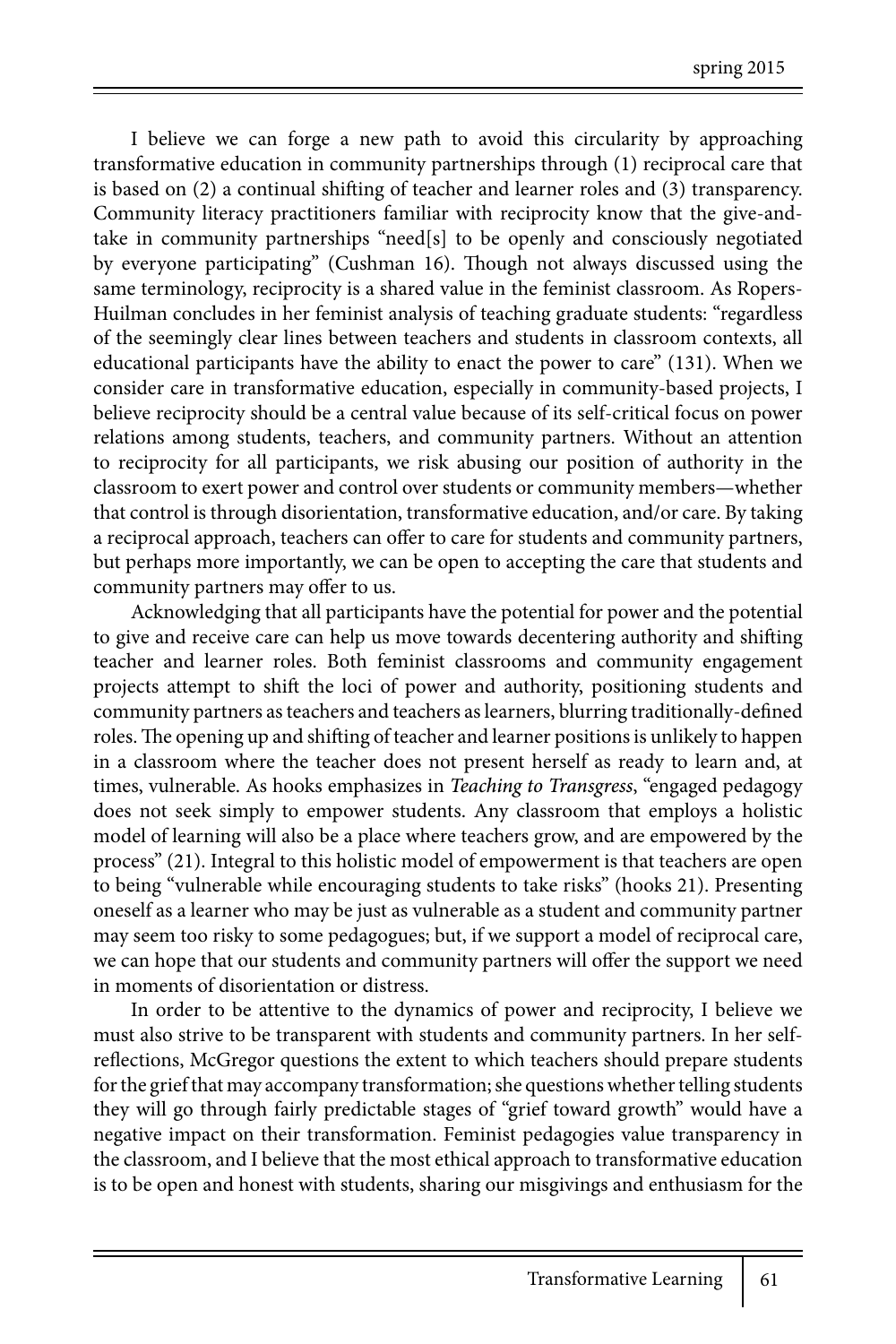processes we may experience with them. A transparent approach to teaching service learning might involve telling students from the start that we do not know exactly what will transpire over the course of the semester or how they might respond. In fact, I have started including the following disclaimer on my service-learning syllabi to that effect:

Having taught service-learning courses in the past, I can assure you that there will be many unknowns. I will not be able to tell you exactly how your experiences and assignments will unfold because they will develop through your interactions with our community partners. The unknowns of the process can be disconcerting for some students, but, as long as you keep an open line of communication with me and your community partner, we will be able to work through things so that you can succeed in the course assignments. (Holmes, "English 3120")

This disclaimer on my syllabus functions as a kind of trigger warning for students, even though I am not able to identify what the triggers may be. In fact, in their critique of mandated trigger warnings, seven humanities professors identify the number one flaw with a proposed mandate as the fact that "faculty cannot predict in advance what will be triggering for students" (Freeman et al.). While I agree with many concerns faculty have raised in regards to censoring course content, requiring trigger warnings on syllabi, and protecting untenured and non-tenure track faculty, I also believe that we have responsibilities to be transparent and care for students when we employ pedagogies that may be risky and disorienting. However, we also must be willing to "share our struggles with students as we negotiate relationships supported and disrupted by power and caring practices" (Ropers-Huilman 133). When we share our struggles, students have a better sense of how we as teacher-learners experience disorienting dilemmas and move toward transformation.

Though I am still honing what it means to enact a reciprocal model of care in courses where I incorporate service- or community-based learning, I can offer a brief example from a recent graduate course I taught at Georgia State University called Public Rhetorics for Social Change. One component of the course involved a collaborative "public project" that I did not define for students, in part as an attempt to decenter my authority and in part to provide a context for students to experience the messy and challenging process of finding a meaningful public with which to engage. I tried to be transparent with students at the start of the semester, noting on the syllabus that I did not know what this project would ultimately look like but that we would work together to define how they would contribute and be assessed. After months of discussions about possible prison literacy initiatives or direct service to non-profit organizations, the class decided they/we wanted to lead a series of group discussions (modeled on Linda Flower's intercultural communication strategies) about the experiences of international students with writing on campus. I sent a collaboratively-drafted query on behalf of the class to a faculty member in another department who we considered a stakeholder and who we hoped might be an ally for us in this public project, but our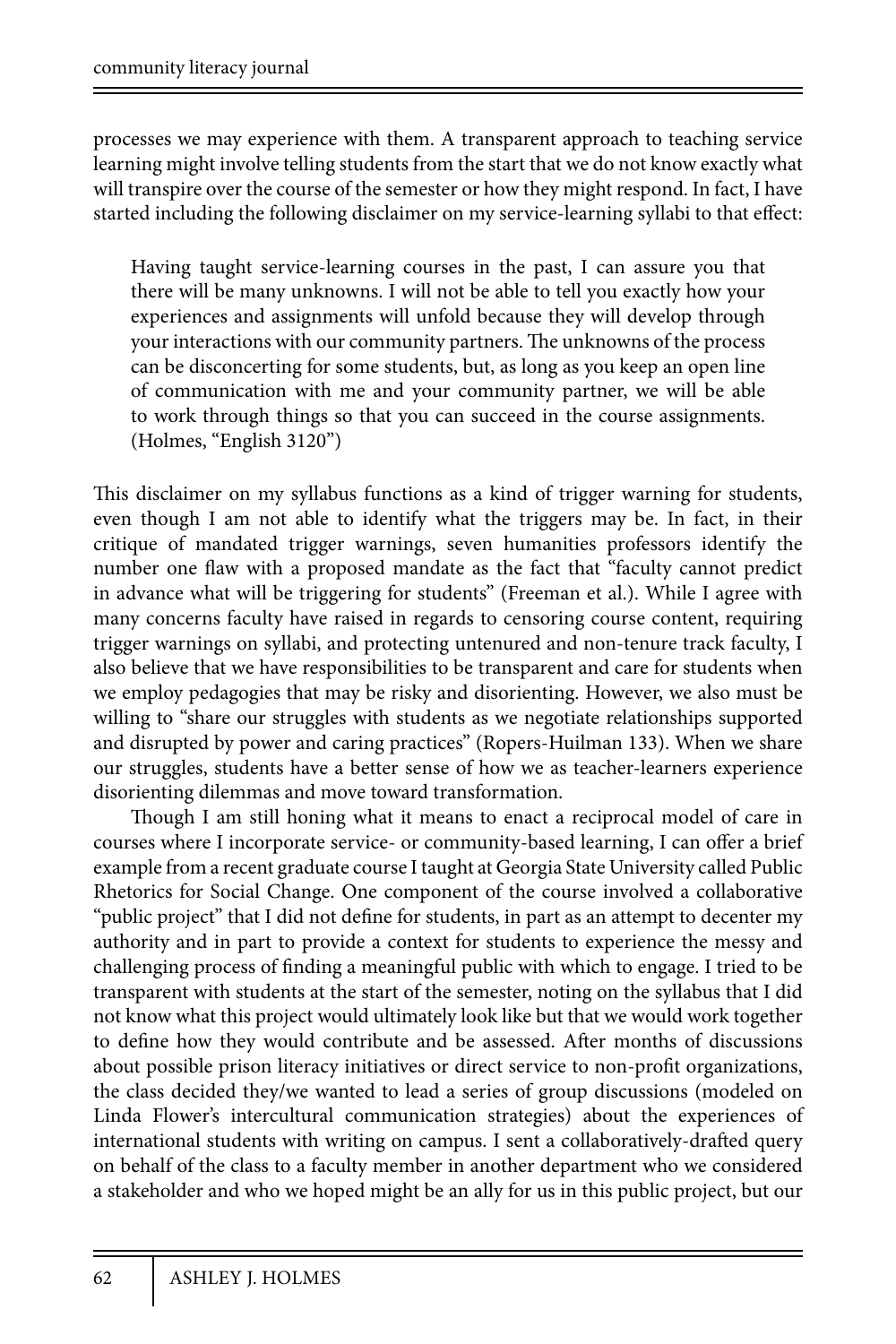good intentions were either unwanted or ill-received as the faculty member responded by telling our group about all the programs already in place to help non-native speakers transition into college writing. The email response was upsetting and disorienting to me, in part because the faculty member rhetorically positioned herself as expert and our class (and by extension me) as novices—noting the dozens of world-renowned books and articles she and her colleagues had published on non-native speakers and college writing—but also because I felt our intentions had been misunderstood. We were hoping to collaborate and partner, but the response we received suggested we were stepping on toes, questioning the effectiveness of programs already in place, and/ or overstepping our bounds.

During the next class, I tried to be transparent in explaining why I would suggest we move in a different direction for the project. This level of transparency, as I reflect back, made me vulnerable to my students: I noted my concerns about "rocking the boat" by moving forward with the project because I was a newcomer to the campus community, a pre-tenure faculty member, and not an expert in scholarship on composition theories related to Teaching English as a Second Language. I also conveyed my disappointment and frustration that I felt hemmed in by these institutional constructs, and I emphasized that my vote was only one vote, that I would help the class move forward with whatever project we came to agree upon. Ultimately, the class moved in a different direction, choosing a supportive in-house partner within the Lower Division Studies program.<sup>9</sup> I believe that the process our class went through of reacting to the disorienting email aligns with a reciprocal model of care. I attempted to care for students by shepherding a project that they would be invested in and promoting reflection on why we received such a negative reaction to our originally proposed project. The graduate students in the course offered their care for me both in terms of how they carefully considered the complex demands on me as their instructor and how they negotiated with each other and me to decide on a project that would meet our needs in the course and fulfill their interests in public rhetorics.

In many ways, this is a story of my own transformation as a teacher who employs community-based and service learning pedagogies. As I think back to the interviews I conducted with writing teachers, I realize how their narratives prompted me to transform my pedagogical approach by being mindful of the affective components of community-based projects and by shifting to a more transparent and de-centered role in the classroom. And, as I begin another semester of service-learning partnerships, I have already begun considering how I might prompt students to critically self-reflect in ways that may lead to transformative learning. However, I also approach these transformative goals with a mindfulness of the unknowns of the real world contact zone and the emotional responses that may emerge for students. A reciprocal and feminist approach to transformative, community-based education reminds us that we are all learners who need to be challenged and supported. When we position ourselves as learners, teachers, and care-takers, inviting students and community partners to do the same, the traditional gender-basis of those roles becomes further removed, and we begin to see the potential for a truly transformative experience.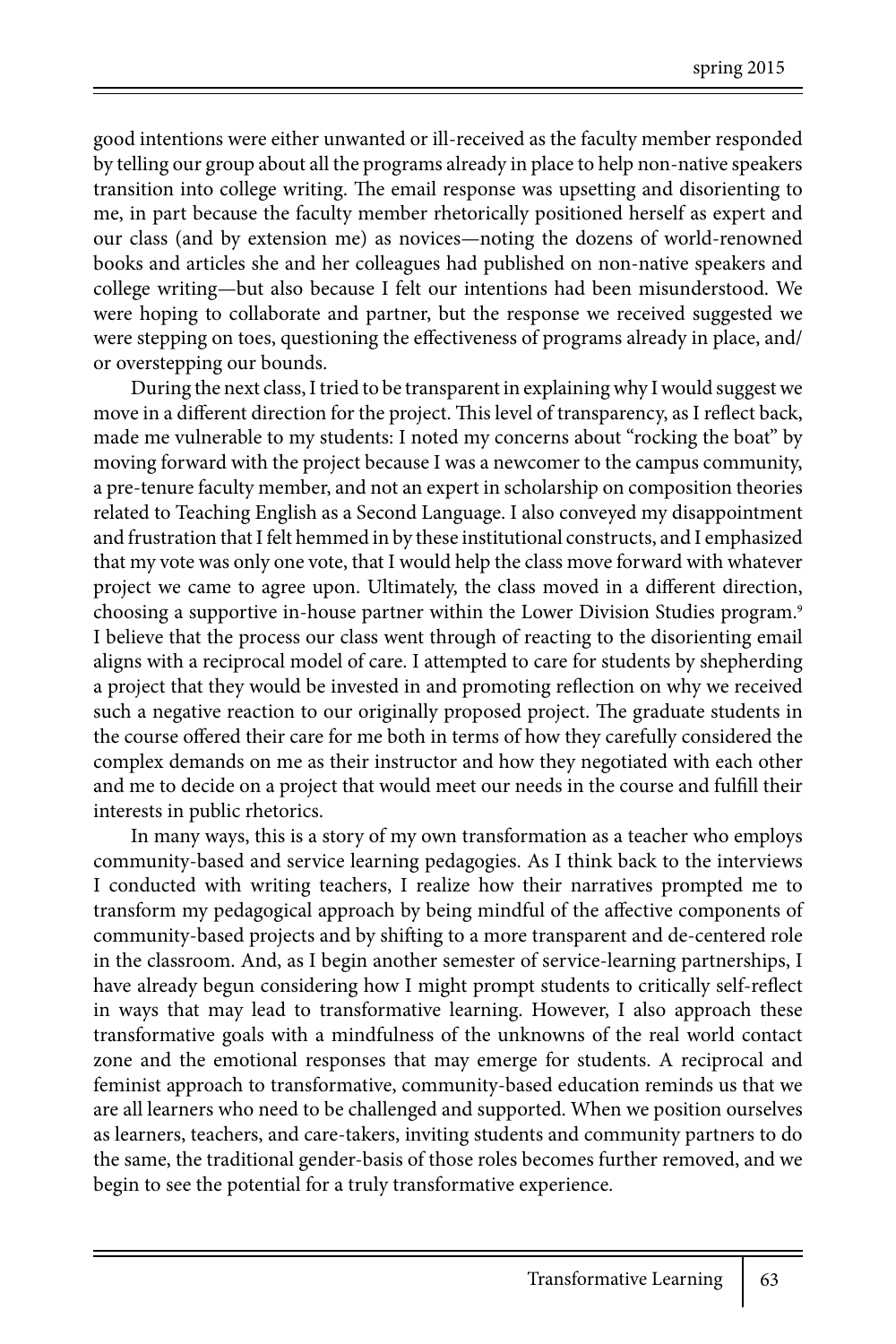## Endnotes

1. I use "real world" in quotes here to acknowledge that while the classroom space is certainly part of the real world, I tend to agree with scholars who have demonstrated how university classroom spaces can be removed from surrounding communities in ways that make the everyday issues that emerge in those spaces feel contrived (Cushman and Emmons; Grabill; Heilker). I do not want to set up a false dichotomy between classroom and real world. However, my advocacy of community engagement projects lies in what I see as their power to access and value public, non-school sites for student learning.

2. For this study, I conducted interviews with 19 writing teachers and administrators, including tenure track and non-tenure track faculty, graduate teaching assistants, and writing program administrators. The study received IRB approval at each of the three institutions, and each interviewee gave me informed consent to use her name (though participants were given an option to use a pseudonym) and to quote from our interview. Additionally, participants were given the opportunity to read drafts of my writing to ensure the ways in which I represented them and their pedagogy were accurate.

3. The complete list of the ten phases of Mezirow's original theory of transformative learning are as follows: (1) a disorienting dilemma, (2) self-examination with feelings of fear, anger, guilt, or shame, (3) a critical assessment of assumptions, (4) recognition that one's discontent and the process of transformation are shared, (5) exploration of options for new roles, relationships, and actions, (6) planning a course of action, (7) acquiring knowledge and skills for implementing one's plans, (8) provisional trying of new roles, (9) building competence and self-confidence in new roles and relationships, and (10) a reintegration into one's life on the basis of conditions dictated by one's new perspective (Mezirow, *Learning as Transformation*).

4. Because I offer an in-depth analysis of an example from Richards's interview, I want readers to know that Richards read several drafts of this manuscript, offering feedback and confirmation on how I represent her and analyze her pedagogy.

5. As community literacy practitioners well know, reflection has been theorized as an important component of learning for professionals (Schön), for students in the writing classroom (Yancey), and for students engaging in service learning (Ash, Atkinson, and Clayton). Critical self-reflection is also a significant component of transformative learning theory (Mezirow).

6. In a recently published article on cyberfeminist pedagogy in *Feminist Teacher*, Richards discusses a different dilemma that arose in her business-writing course with a service-learning component (see Richards, "I Could Have Told You").

7. I want to underscore that the lack of community partner perspectives is a significant issue within community literacy and service-learning scholarship—an issue that has been noted and has begun to be addressed by Marie Sandy and Barbara A. Holland's research on community partner perspectives, as well as Randy Stoecker and Elizabeth A. Tryon's edited collection *The Unheard Voices: Community Organizations and Service Learning*.

8. Moreover, collecting the kind of evidence that would document and track a student's transformation is particularly challenging because the process could take years; the stu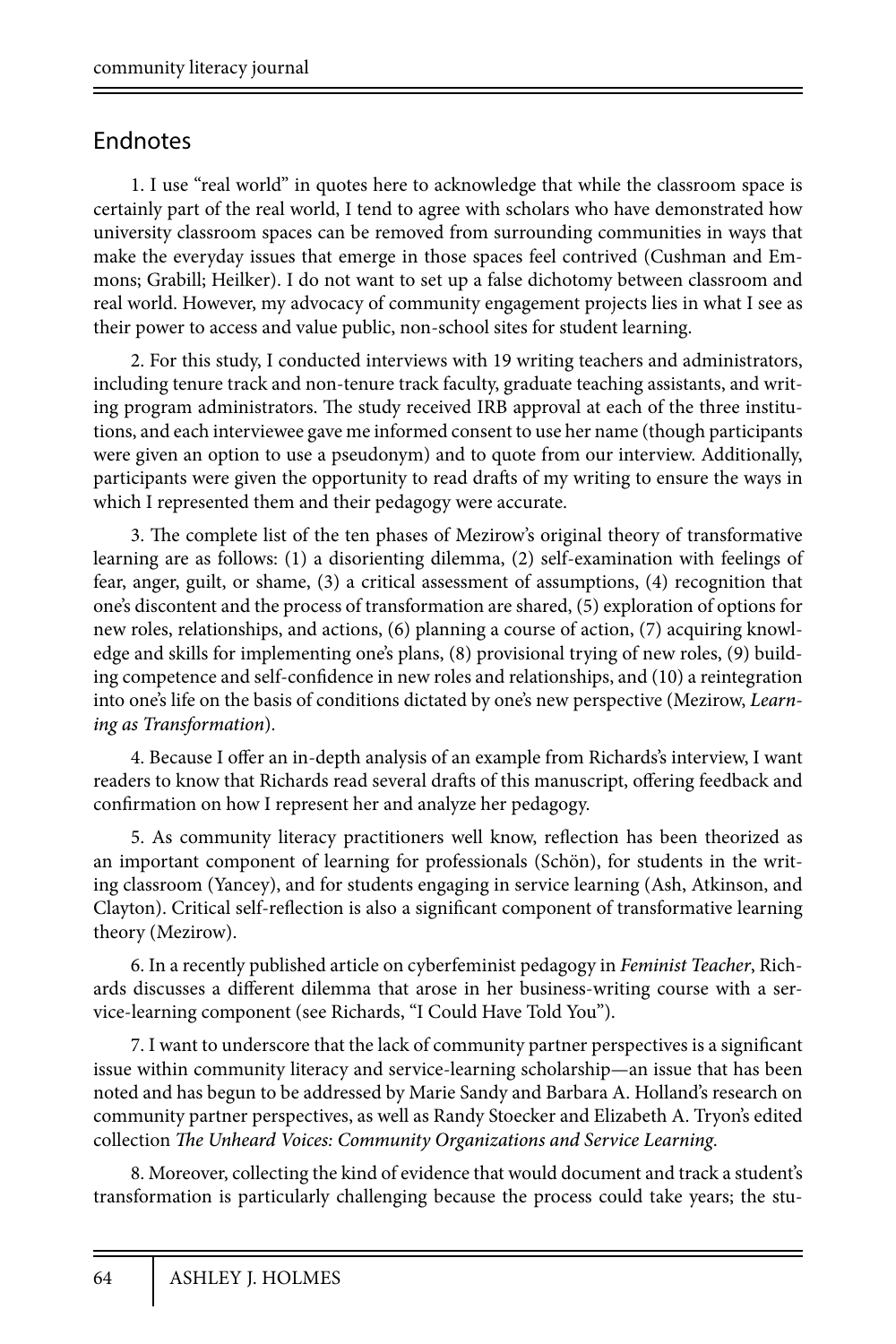dent may experience an emotional trigger that she continues to reflect on and unpack for months or years to come (Mezirow). Despite these challenges, this is an area ripe for future research—tracking whether and how students transform after service-learning experiences.

9. I think it is important to acknowledge that the "public" with which the class ended up partnering (an on-campus group) did not fall within what many teacher-scholars would define as a traditional community partnership, which often involves partnering with an off-campus group that may or may not be a non-profit organization. Within the graduate seminar, students read and engaged with theories of public(s) and counterpublic(s), and much of our discussion centered on defining and locating public(s). After careful consideration of the constraints of our one-semester commitment to a project, the class decided to draw on our already-existing knowledge of the campus community and the first-year writing curriculum in order to contribute a one-time project, rather than initiate an unsustainable project with a community partner off-campus. The resulting "public project" was a collaboratively-written chapter, titled "Civic Engagement and Community-Based Writing," for the custom published first-year writing textbook and a corresponding online resource guide for writing instructors interested in incorporating civic engagement, service learning, and/or community-based writing into their courses.

#### Works Cited

- Ash, Sarah L., Maxine P. Atkinson, and Patti H. Clayton. "Integrating Reflection and Assessment to Capture and Improve Student Learning." *Michigan Journal of Community Service Learning* 11.2 (2005): 49–60. *Academic OneFile*. Web. 4 Sept. 2011.
- Cooper, Jan. Personal Interview via Skype. 27 Apr. 2011.
- Cushman, Ellen. "The Rhetorician as an Agent of Social Change." *College Composition and Communication* 47.1 (1996): 7–28. *JSTOR*. Web. 22 Jan. 2010.
- Cushman, Ellen, and Chalon Emmons. "Contact Zones Made Real." *School's Out: Bridging Out-of-School Literacies with Classroom Practice*. Ed. Glyda Hull and Katherine Schultz. New York: Teachers College Press, 2002. 203–232. Print.
- Cushman, Ellen, and Erik Green. "Knowledge Work with the Cherokee Nation." *The Public Work of Rhetoric: Citizen-Scholars and Civic Engagement*. Ed. John M. Ackerman and David J. Coogan. Columbia, SC: U of South Carolina P, 2010. 175–192. Print.
- DeGenaro, William. "The Affective Dimensions of Service Learning." *Reflections: Writing, Service-Learning, and Community Literacy* 9.3 (Summer 2010): 192–220. Print.
- Felten, Peter, and H-Dirksen L. Bauman. "Reframing Diversity and Student Engagement: Lessons from Deaf-Gain." *The Student Engagement Handbook: Practices in Higher Education*. Ed. Elisabeth Dunne and Derfel Owen. Bingley, UK: Emerald Group Publishing, 2013. 367–379. Print.

Festinger, Leon. *A Theory of Cognitive Dissonance*. Stanford: Stanford UP, 1957. Print.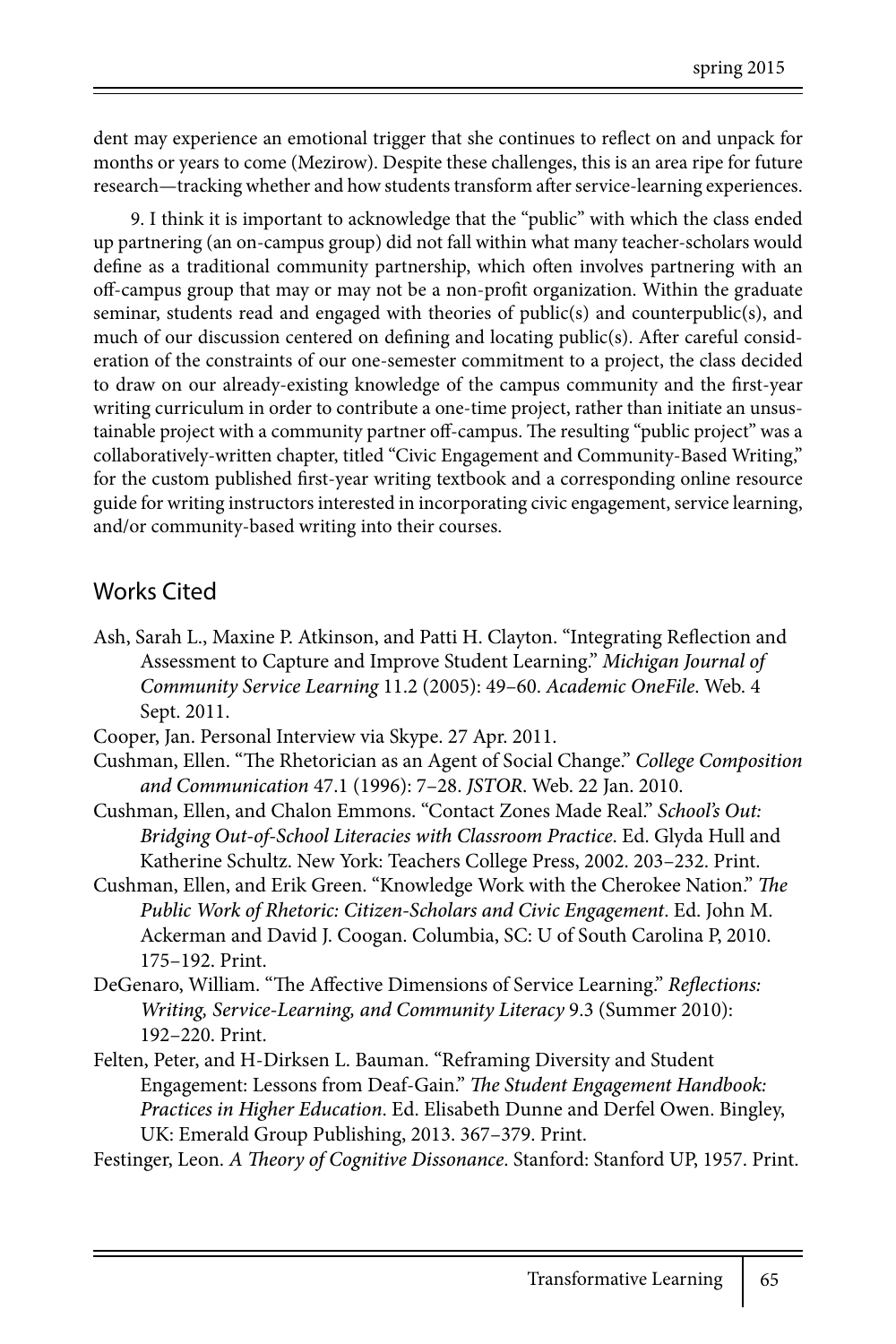- Flower, Linda. *Community Literacy and the Rhetoric of Public Engagement*. Carbondale: Southern Illinois UP, 2008. Print.
- Fodrey, Crystal. Personal Interview. 28 Apr. 2011.
- Freeman, Elizabeth, Brian Herrera, Nat Hurley, Homay King, Dana Luciano, Dana Seitler, and Patricia White. "Trigger Warnings Are Flawed." *Inside Higher Ed*. 29 May 2014. Web. 20 June 2014.
- Grabill, Jeffrey T. *Writing Community Change: Designing Technologies for Citizen Action*. New Dimensions in Computers and Composition. Cresskill, NJ: Hampton Press, 2007. Print.
- Guile, David, and Michael Young. "Transfer and Transition in Vocational Education." *Between School and Work: New Perspectives on Transfer and Boundary-crossing*. Ed. Terttu Tuomi-Gröhn and Yrjö Engeström. Amsterdam: Pergamon, 2003. 63–84. Print.
- Heilker, Paul. "Rhetoric Made Real: Civic Discourse and Writing Beyond the Curriculum." *Writing the Community: Concepts and Models for Service-Learning in Composition*. Ed. Linda Adler-Kassner, Robert Crooks, and Ann Watters. Washington, DC: AAHE and NCTE, 1997. 71–78. Print.
- Holmes, Ashley J. "Public Pedagogy and Writing Program Administration: A Comparative, Cross-Institutional Study of Going Public in Rhetoric and Composition." Diss. University of Arizona, 2012.
- \_\_\_\_\_. English 3120: Digital Writing & Publishing. Syllabus. 2013. Web. 23 May 2014. <http://3120fall2013.wordpress.com/about/service-learning/>.
- hooks, bell. *Teaching to Transgress: Education as the Practice of Freedom*. New York: Routledge, 2000. Print.
- Karpiak, Irene E. "Evolutionary Theory and the 'New Sciences': Rekindling Our Imagination for Transformation." *Studies in Continuing Education* 22.1 (2000): 29–44. *EBSCOhost Academic Search Complete*. Web. 9 June 2013.
- Kurtyka, Faith. Personal Interview. 27 Apr. 2011.
- McGregor, Sue L. T. "Transformative Education: Grief and Growth." *Narrating Transformative Learning in Education*. Ed. Morgan Gardner and Ursula Kelly. New York: Palgrave Macmillan, 2008. 51–74. Print.
- Medina, Jennifer. "Warning: The Literary Canon Could Make Students Squirm." *The New York Times*. 17 May 2014. Web. 1 June 2014.
- Mezirow, Jack. *Transformative Dimensions of Adult Learning*. San Francisco: Jossey-Bass, 1991. Print.
- Mezirow, Jack, and Associates. *Learning as Transformation: Critical Perspectives on a Theory in Progress*. San Francisco: Jossey-Bass, 2000. Print.
- Piaget, Jean. *Six Psychological Studies*. Trans. Anita Tenzer. Ed. David Elkind. New York: Random House, 1967. Print.
- Richards, Rebecca. "'I Could Have Told You That Wouldn't Work': A Cyberfeminist Pedagogy in Action." *Feminist Teacher* 22.1 (2011): 5–22. *JSTOR*. Web. 14 June 2013.
	- \_\_\_\_\_. Personal Interview. 20 Apr. 2011.